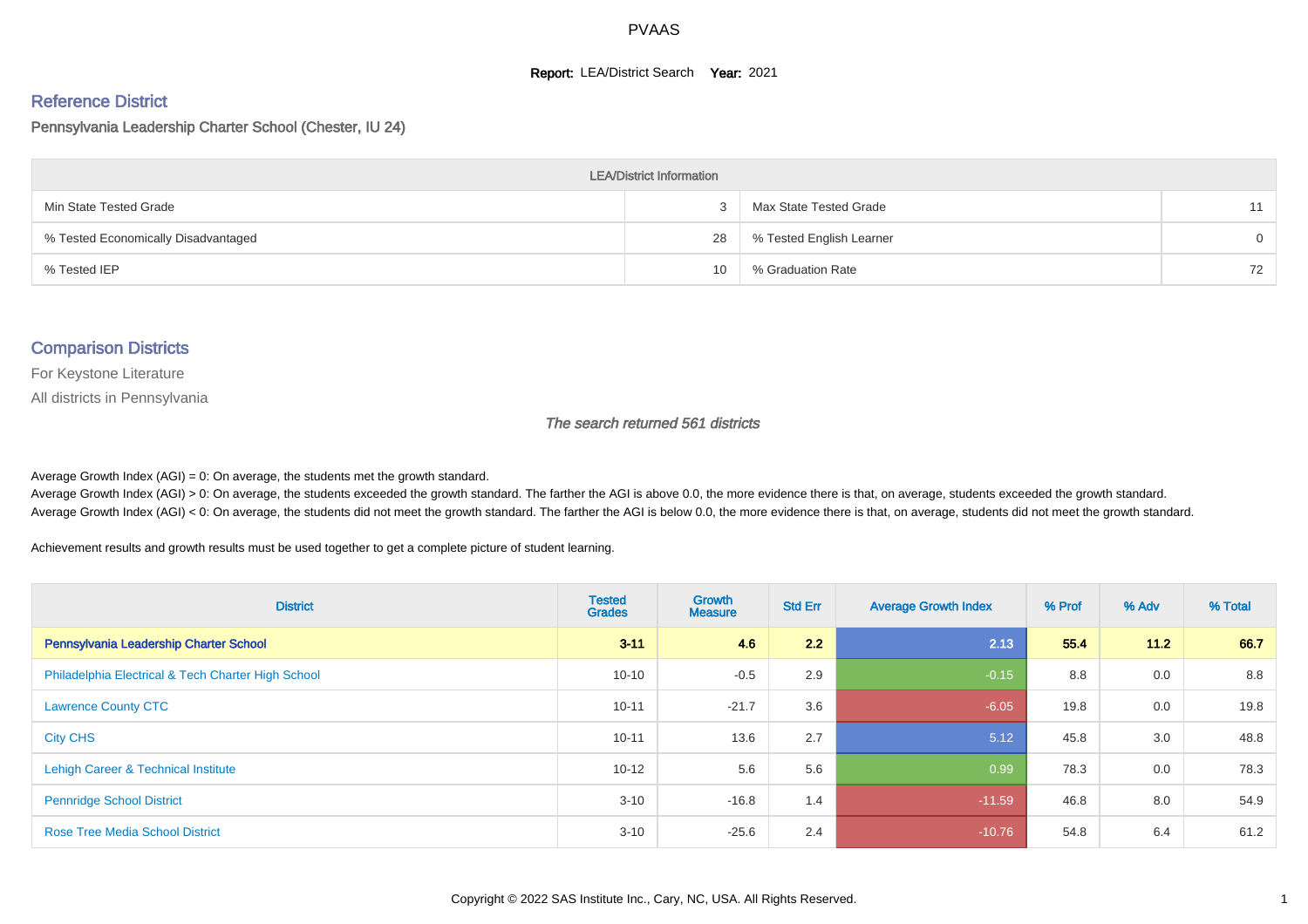| <b>District</b>                                   | <b>Tested</b><br><b>Grades</b> | <b>Growth</b><br><b>Measure</b> | <b>Std Err</b> | <b>Average Growth Index</b> | % Prof | % Adv  | % Total |
|---------------------------------------------------|--------------------------------|---------------------------------|----------------|-----------------------------|--------|--------|---------|
| Pennsylvania Leadership Charter School            | $3 - 11$                       | 4.6                             | 2.2            | 2.13                        | 55.4   | $11.2$ | 66.7    |
| <b>Shikellamy School District</b>                 | $3 - 10$                       | $-22.3$                         | 2.5            | $-8.92$                     | 33.3   | 6.1    | 39.5    |
| <b>Lackawanna Trail School District</b>           | $3 - 10$                       | $-21.7$                         | 3.5            | $-6.20$                     | 38.5   | 1.5    | 40.0    |
| <b>Abington School District</b>                   | $3 - 10$                       | $-11.5$                         | 1.9            | $-6.00$                     | 56.2   | 11.6   | 67.8    |
| <b>Avonworth School District</b>                  | $3 - 10$                       | $-12.6$                         | 3.1            | $-4.01$                     | 59.8   | 4.6    | 64.4    |
| <b>Marion Center Area School District</b>         | $3 - 10$                       | $-12.0$                         | 3.1            | $-3.87$                     | 33.7   | 1.1    | 34.8    |
| <b>Clearfield Area School District</b>            | $3 - 10$                       | $-9.4$                          | 2.6            | $-3.56$                     | 43.0   | 3.1    | 46.1    |
| <b>Neshannock Township School District</b>        | $3 - 10$                       | $-9.7$                          | 2.9            | $-3.34$                     | 62.4   | 5.6    | 67.9    |
| <b>Maritime Academy Charter School</b>            | $3 - 10$                       | $-11.4$                         | 3.5            | $-3.29$                     | 15.2   | 0.0    | 15.2    |
| <b>Carmichaels Area School District</b>           | $3 - 10$                       | $-9.3$                          | 3.3            | $-2.81$                     | 35.1   | 1.4    | 36.5    |
| <b>Propel Charter School-Montour</b>              | $3 - 10$                       | $-10.7$                         | 3.9            | $-2.71$                     | 13.7   | 0.0    | 13.7    |
| <b>Northwest Area School District</b>             | $3 - 10$                       | $-10.0$                         | 3.8            | $-2.59$                     | 34.6   | 7.3    | 41.8    |
| <b>Blue Mountain School District</b>              | $3 - 10$                       | $-5.8$                          | 2.3            | $-2.56$                     | 46.6   | 8.5    | 55.1    |
| <b>Mahanoy Area School District</b>               | $3 - 10$                       | $-9.0$                          | 3.6            | $-2.49$                     | 26.2   | 1.6    | 27.9    |
| <b>Yough School District</b>                      | $3 - 10$                       | $-6.6$                          | 2.7            | $-2.43$                     | 50.8   | 4.0    | 54.8    |
| <b>Chartiers-Houston School District</b>          | $3 - 10$                       | $-8.6$                          | 3.5            | $-2.41$                     | 59.7   | 4.5    | 64.2    |
| Jefferson-Morgan School District                  | $3 - 10$                       | $-9.9$                          | 4.2            | $-2.35$                     | 43.8   | 4.2    | 47.9    |
| South Williamsport Area School District           | $3 - 10$                       | $-5.7$                          | 2.5            | $-2.30$                     | 45.5   | 4.5    | 50.0    |
| Portage Area School District                      | $3 - 10$                       | $-8.1$                          | 3.6            | $-2.26$                     | 40.6   | 9.4    | 50.0    |
| <b>West Middlesex Area School District</b>        | $3 - 10$                       | $-8.4$                          | 3.8            | $-2.21$                     | 34.9   | 2.8    | 37.6    |
| <b>Benton Area School District</b>                | $3 - 10$                       | $-9.7$                          | 4.5            | $-2.18$                     | 43.2   | 5.4    | 48.6    |
| <b>Executive Education Academy Charter School</b> | $3 - 10$                       | $-6.5$                          | 3.1            | $-2.08$                     | 23.7   | 2.2    | 25.8    |
| California Area School District                   | $3 - 10$                       | $-7.3$                          | 3.6            | $-2.02$                     | 42.6   | 9.8    | 52.5    |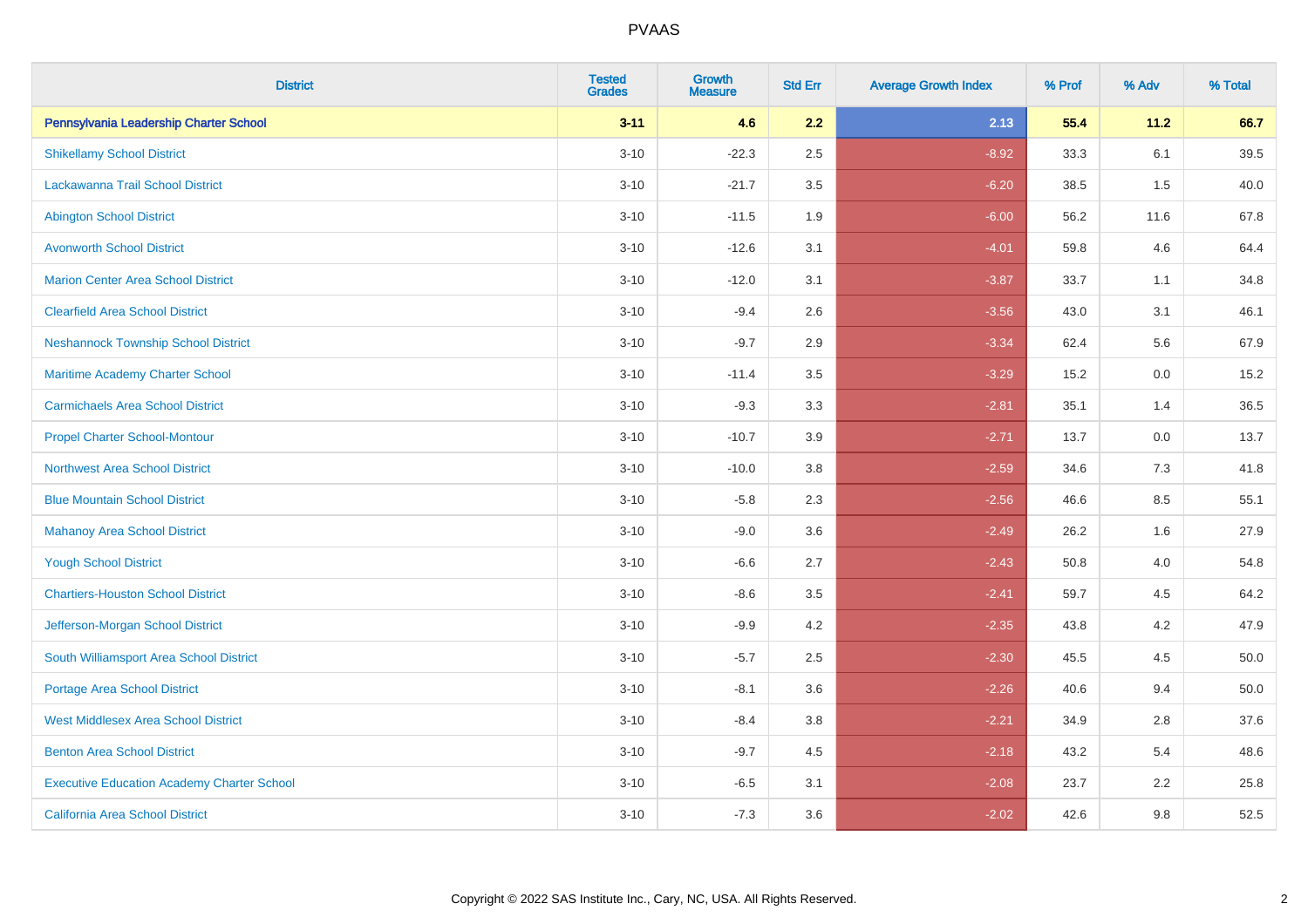| <b>District</b>                               | <b>Tested</b><br><b>Grades</b> | Growth<br><b>Measure</b> | <b>Std Err</b> | <b>Average Growth Index</b> | % Prof | % Adv   | % Total |
|-----------------------------------------------|--------------------------------|--------------------------|----------------|-----------------------------|--------|---------|---------|
| Pennsylvania Leadership Charter School        | $3 - 11$                       | 4.6                      | 2.2            | 2.13                        | 55.4   | 11.2    | 66.7    |
| <b>Moshannon Valley School District</b>       | $3 - 10$                       | $-7.0$                   | 3.4            | $-2.01$                     | 48.5   | 0.0     | 48.5    |
| <b>Mount Union Area School District</b>       | $3 - 10$                       | $-6.1$                   | 3.1            | $-1.97$                     | 32.2   | 3.4     | 35.6    |
| <b>Montrose Area School District</b>          | $3 - 10$                       | $-5.5$                   | 3.0            | $-1.82$                     | 46.7   | 5.4     | 52.2    |
| <b>Tri-Valley School District</b>             | $3 - 10$                       | $-6.4$                   | 4.1            | $-1.57$                     | 37.0   | 4.4     | 41.3    |
| <b>Fort Cherry School District</b>            | $3 - 10$                       | $-5.9$                   | 3.8            | $-1.56$                     | 55.2   | $5.2\,$ | 60.3    |
| <b>MaST Community Charter School</b>          | $3 - 10$                       | $-4.1$                   | 2.7            | $-1.52$                     | 44.0   | 9.5     | 53.4    |
| <b>Ferndale Area School District</b>          | $3 - 10$                       | $-5.8$                   | 4.3            | $-1.33$                     | 40.0   | 0.0     | 40.0    |
| <b>Cambria Heights School District</b>        | $3 - 10$                       | $-4.1$                   | 3.1            | $-1.32$                     | 51.0   | 6.0     | 57.0    |
| <b>Troy Area School District</b>              | $3 - 10$                       | $-4.3$                   | 3.4            | $-1.26$                     | 43.2   | 5.7     | 48.9    |
| <b>Kane Area School District</b>              | $3 - 10$                       | $-3.7$                   | 3.2            | $-1.17$                     | 39.5   | 9.9     | 49.4    |
| <b>Antietam School District</b>               | $3 - 10$                       | $-4.3$                   | 3.8            | $-1.13$                     | 36.4   | 5.4     | 41.8    |
| <b>Valley Grove School District</b>           | $3 - 10$                       | $-3.7$                   | 3.7            | $-1.01$                     | 51.2   | 6.1     | 57.3    |
| <b>Sullivan County School District</b>        | $3 - 10$                       | $-4.0$                   | 4.4            | $-0.90$                     | 66.7   | 2.6     | 69.2    |
| <b>Northeast Bradford School District</b>     | $3 - 10$                       | $-3.1$                   | 4.0            | $-0.78$                     | 33.9   | 3.4     | 37.3    |
| <b>Mid Valley School District</b>             | $3 - 10$                       | $-1.7$                   | 3.0            | $-0.55$                     | 45.1   | 7.8     | 52.9    |
| <b>Wyoming Area School District</b>           | $3 - 10$                       | $-1.3$                   | 2.6            | $-0.50$                     | 53.8   | 10.8    | 64.6    |
| <b>Bellwood-Antis School District</b>         | $3 - 10$                       | $-1.2$                   | 3.2            | $-0.39$                     | 55.1   | 10.1    | 65.2    |
| <b>Glendale School District</b>               | $3 - 10$                       | $-0.9$                   | 3.7            | $-0.24$                     | 50.0   | 5.4     | 55.4    |
| <b>Reynolds School District</b>               | $3 - 10$                       | 0.5                      | 3.4            | 0.16                        | 52.1   | 7.0     | 59.2    |
| <b>Bloomsburg Area School District</b>        | $3 - 10$                       | 0.7                      | 3.0            | 0.23                        | 55.9   | 11.8    | 67.6    |
| <b>Mastery Charter School - Thomas Campus</b> | $3 - 10$                       | 2.1                      | 6.2            | 0.33                        | 28.6   | 0.0     | 28.6    |
| <b>Wallingford-Swarthmore School District</b> | $3 - 10$                       | 0.9                      | 2.4            | 0.38                        | 64.4   | 22.7    | 87.1    |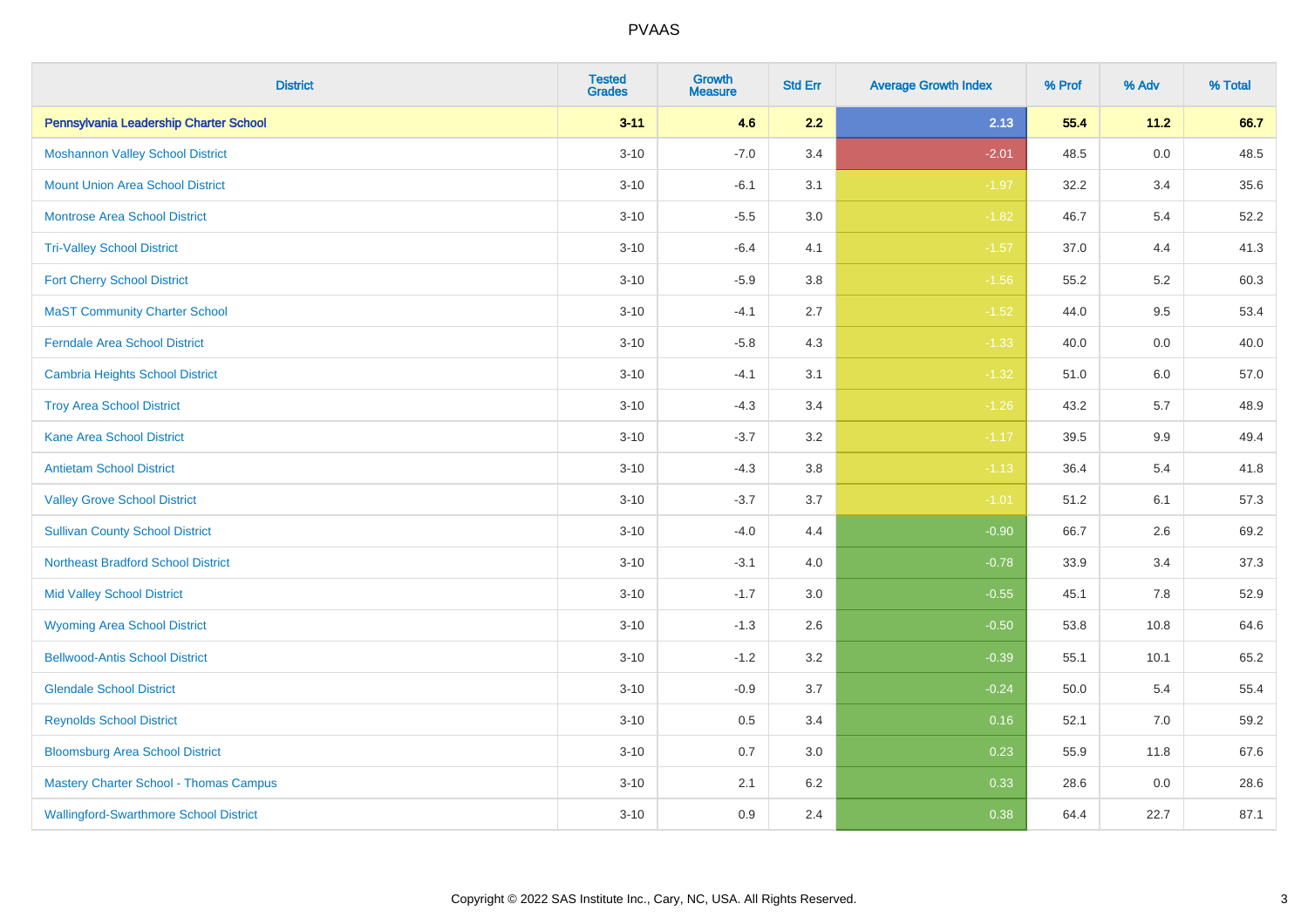| <b>District</b>                                    | <b>Tested</b><br><b>Grades</b> | <b>Growth</b><br><b>Measure</b> | <b>Std Err</b> | <b>Average Growth Index</b> | % Prof | % Adv | % Total |
|----------------------------------------------------|--------------------------------|---------------------------------|----------------|-----------------------------|--------|-------|---------|
| Pennsylvania Leadership Charter School             | $3 - 11$                       | 4.6                             | 2.2            | 2.13                        | 55.4   | 11.2  | 66.7    |
| Harmony Area School District                       | $3 - 10$                       | 4.5                             | 6.3            | 0.72                        | 33.3   | 13.3  | 46.7    |
| <b>Southeastern Greene School District</b>         | $3 - 10$                       | 3.3                             | 4.6            | 0.72                        | 57.6   | 6.1   | 63.6    |
| <b>Shanksville-Stonycreek School District</b>      | $3 - 10$                       | 7.0                             | 5.9            | 1.20                        | 64.7   | 17.6  | 82.4    |
| <b>MaST Community Charter School II</b>            | $3 - 10$                       | 4.4                             | 3.2            | 1.37                        | 28.4   | 3.4   | 31.8    |
| <b>South Butler County School District</b>         | $3 - 10$                       | 3.9                             | 2.5            | 1.54                        | 53.1   | 16.6  | 69.7    |
| Allegheny-Clarion Valley School District           | $3 - 10$                       | 7.8                             | 4.7            | 1.65                        | 53.3   | 3.3   | 56.7    |
| <b>Sto-Rox School District</b>                     | $3 - 10$                       | 6.6                             | 3.7            | 1.80                        | 13.4   | 0.0   | 13.4    |
| <b>Monessen City School District</b>               | $3 - 10$                       | 8.3                             | 4.5            | 1.85                        | 42.9   | 2.9   | 45.7    |
| <b>Beaver Area School District</b>                 | $3 - 10$                       | 4.7                             | 2.4            | 1.94                        | 57.4   | 16.8  | 74.2    |
| <b>Central Valley School District</b>              | $3 - 10$                       | 4.8                             | 2.4            | 1.98                        | 56.9   | 9.0   | 65.9    |
| <b>Muhlenberg School District</b>                  | $3 - 10$                       | 4.0                             | 1.9            | 2.10                        | 34.2   | 2.6   | 36.8    |
| Carbondale Area School District                    | $3 - 10$                       | 7.4                             | 3.3            | 2.25                        | 56.6   | 2.6   | 59.2    |
| <b>Collegium Charter School</b>                    | $3 - 10$                       | 5.9                             | 2.5            | 2.33                        | 38.1   | 7.9   | 46.0    |
| <b>Belmont Charter School</b>                      | $3 - 10$                       | 16.0                            | 6.5            | 2.45                        | 64.3   | 0.0   | 64.3    |
| <b>Bethlehem-Center School District</b>            | $3 - 10$                       | 8.1                             | 3.3            | 2.46                        | 35.1   | 1.4   | 36.5    |
| <b>Mars Area School District</b>                   | $3 - 10$                       | 5.7                             | 2.1            | 2.75                        | 57.9   | 18.2  | 76.1    |
| <b>Freeport Area School District</b>               | $3 - 10$                       | 9.7                             | 2.5            | 3.91                        | 57.5   | 17.8  | 75.3    |
| <b>Centennial School District</b>                  | $3 - 10$                       | 7.1                             | 1.7            | 4.29                        | 50.1   | 8.7   | 58.9    |
| <b>Commonwealth Charter Academy Charter School</b> | $3 - 10$                       | 9.1                             | 1.9            | 4.90                        | 47.2   | 9.1   | 56.3    |
| <b>Fleetwood Area School District</b>              | $3 - 10$                       | 12.2                            | 2.2            | 5.68                        | 53.5   | 11.6  | 65.2    |
| <b>Avon Grove School District</b>                  | $3 - 10$                       | 10.0                            | 1.6            | 6.26                        | 56.3   | 18.6  | 74.9    |
| <b>Derry Township School District</b>              | $3 - 10$                       | 12.8                            | 2.0            | 6.39                        | 54.8   | 25.8  | 80.6    |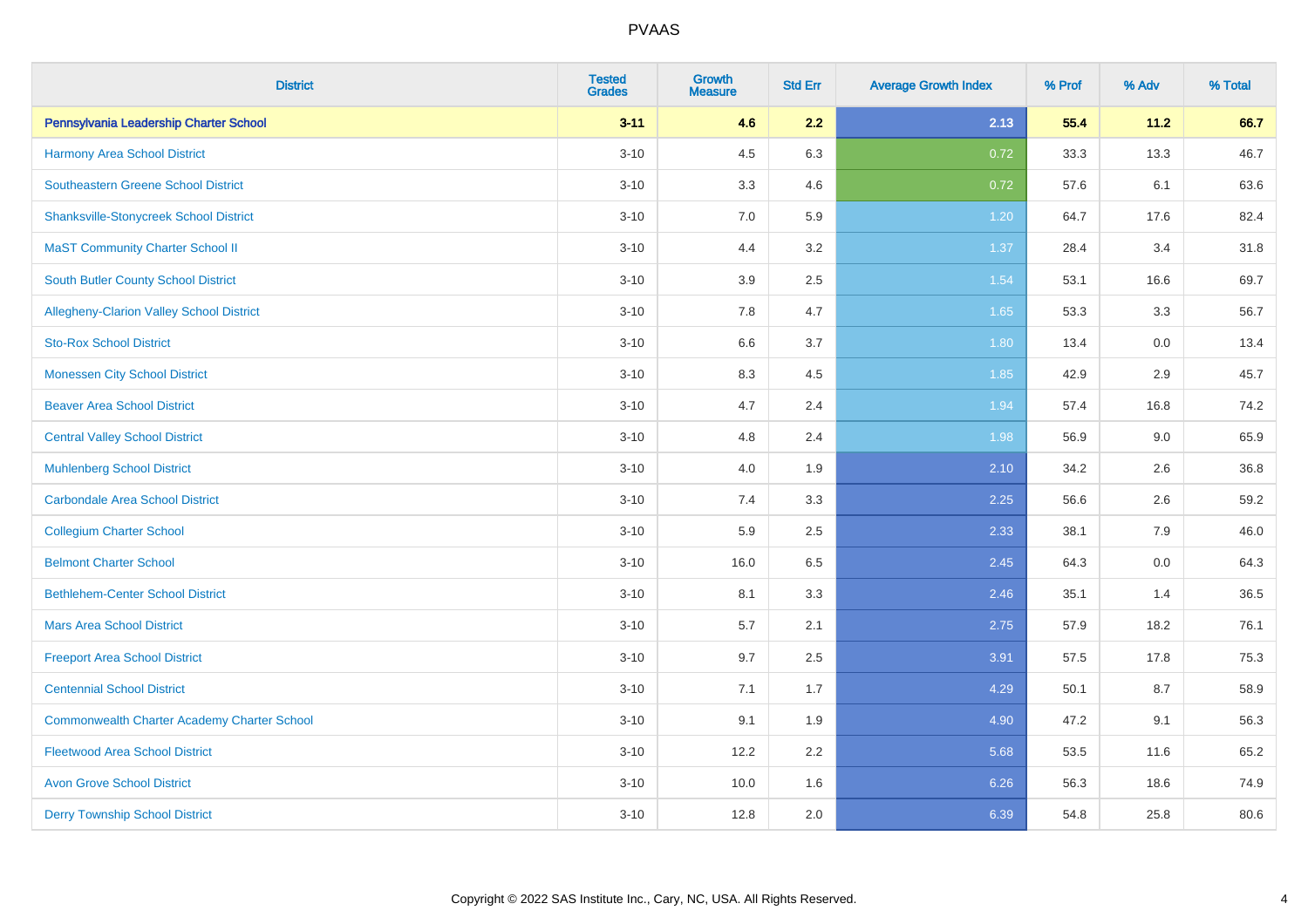| <b>District</b>                                | <b>Tested</b><br><b>Grades</b> | <b>Growth</b><br><b>Measure</b> | <b>Std Err</b> | <b>Average Growth Index</b> | % Prof | % Adv   | % Total |
|------------------------------------------------|--------------------------------|---------------------------------|----------------|-----------------------------|--------|---------|---------|
| Pennsylvania Leadership Charter School         | $3 - 11$                       | 4.6                             | 2.2            | 2.13                        | 55.4   | 11.2    | 66.7    |
| <b>Garnet Valley School District</b>           | $3 - 10$                       | 10.9                            | 1.7            | 6.53                        | 67.1   | 19.0    | 86.1    |
| <b>Wissahickon School District</b>             | $3 - 10$                       | 12.5                            | 1.8            | 6.85                        | 58.3   | 22.4    | 80.7    |
| <b>Owen J Roberts School District</b>          | $3 - 11$                       | $-12.3$                         | 1.6            | $-7.61$                     | 57.0   | 11.9    | 69.0    |
| Hatboro-Horsham School District                | $3 - 11$                       | $-12.8$                         | 1.7            | $-7.47$                     | 45.6   | 7.2     | 52.8    |
| Philipsburg-Osceola Area School District       | $3 - 11$                       | $-24.8$                         | 3.3            | $-7.43$                     | 19.7   | 2.6     | 22.4    |
| <b>Chambersburg Area School District</b>       | $3 - 11$                       | $-9.5$                          | 1.3            | $-7.20$                     | 42.7   | $8.6\,$ | 51.4    |
| <b>Northwestern School District</b>            | $3 - 11$                       | $-24.9$                         | 3.5            | $-7.13$                     | 42.6   | 2.9     | 45.6    |
| <b>Bristol Township School District</b>        | $3 - 11$                       | $-13.9$                         | 2.0            | $-7.05$                     | 31.0   | 3.7     | 34.7    |
| <b>Curwensville Area School District</b>       | $3 - 11$                       | $-27.9$                         | 4.1            | $-6.72$                     | 42.5   | 4.1     | 46.6    |
| Mifflinburg Area School District               | $3 - 11$                       | $-15.8$                         | 2.5            | $-6.30$                     | 42.4   | 4.0     | 46.4    |
| <b>Ringgold School District</b>                | $3 - 11$                       | $-14.7$                         | 2.4            | $-6.04$                     | 41.5   | 7.9     | 49.4    |
| <b>Springfield Township School District</b>    | $3 - 11$                       | $-18.9$                         | 3.2            | $-5.88$                     | 62.6   | 3.6     | 66.3    |
| <b>Solanco School District</b>                 | $3 - 11$                       | $-11.0$                         | 2.0            | $-5.55$                     | 41.6   | 4.5     | 46.1    |
| <b>Exeter Township School District</b>         | $3 - 11$                       | $-10.4$                         | 1.9            | $-5.44$                     | 50.6   | 2.7     | 53.3    |
| <b>Southern Fulton School District</b>         | $3 - 11$                       | $-23.7$                         | 4.4            | $-5.37$                     | 34.2   | 10.5    | 44.7    |
| <b>Plum Borough School District</b>            | $3 - 11$                       | $-11.3$                         | 2.2            | $-5.19$                     | 51.1   | 9.0     | 60.1    |
| <b>Titusville Area School District</b>         | $3 - 11$                       | $-13.2$                         | 2.6            | $-4.99$                     | 43.2   | 4.8     | 48.0    |
| Southern Columbia Area School District         | $3 - 11$                       | $-14.6$                         | 3.0            | $-4.92$                     | 55.0   | 4.0     | 59.0    |
| Schuylkill Haven Area School District          | $3 - 11$                       | $-15.3$                         | 3.1            | $-4.87$                     | 49.7   | 2.4     | 52.1    |
| <b>Tacony Academy Charter School</b>           | $3 - 11$                       | $-14.7$                         | 3.0            | $-4.82$                     | 22.4   | 1.8     | 24.1    |
| <b>Frazier School District</b>                 | $3 - 11$                       | $-17.2$                         | 3.7            | $-4.70$                     | 37.1   | 1.6     | 38.7    |
| <b>Riverside Beaver County School District</b> | $3 - 11$                       | $-14.0$                         | 3.0            | $-4.64$                     | 49.4   | 8.8     | 58.2    |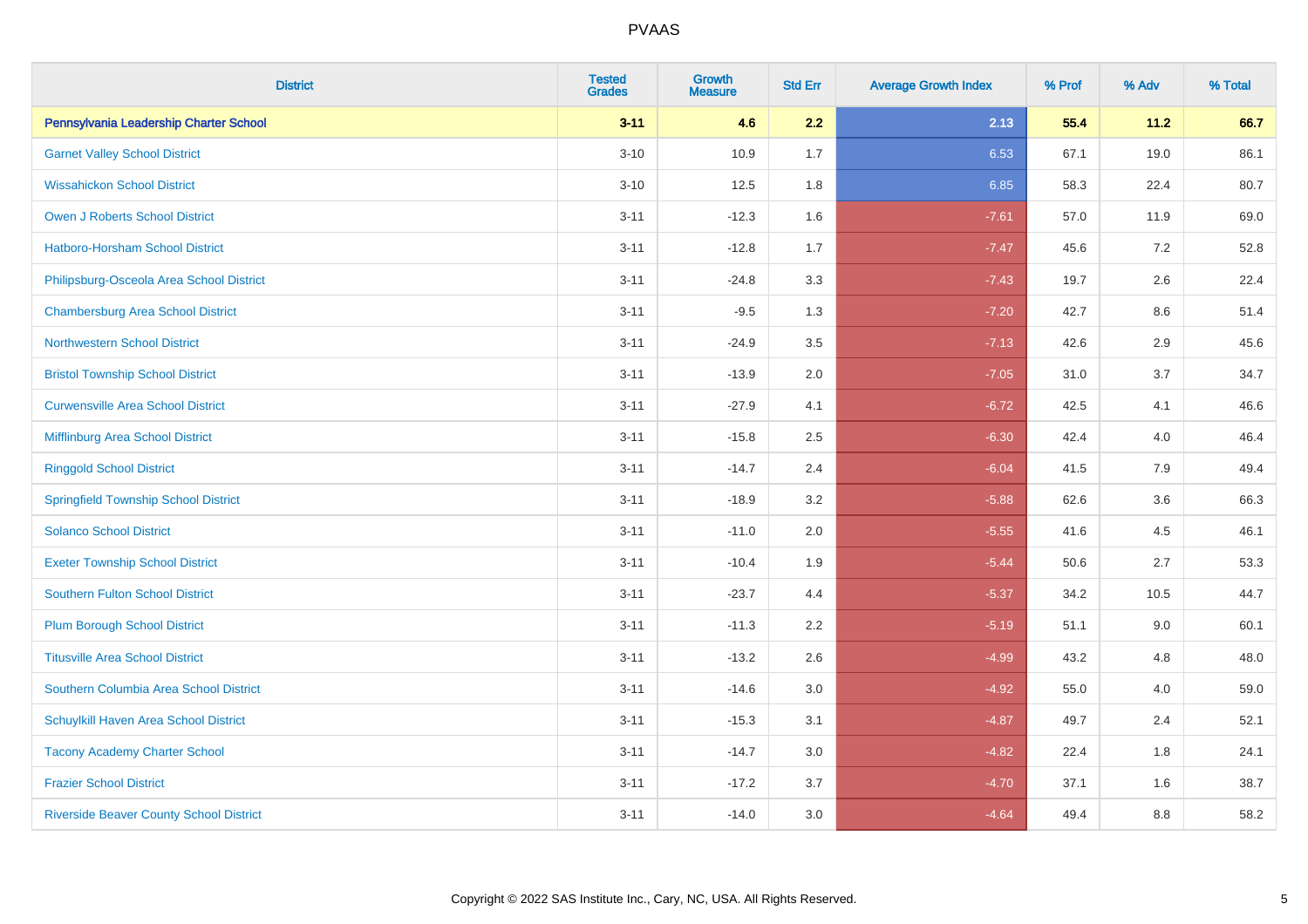| <b>District</b>                               | <b>Tested</b><br><b>Grades</b> | <b>Growth</b><br><b>Measure</b> | <b>Std Err</b> | <b>Average Growth Index</b> | % Prof | % Adv | % Total |
|-----------------------------------------------|--------------------------------|---------------------------------|----------------|-----------------------------|--------|-------|---------|
| Pennsylvania Leadership Charter School        | $3 - 11$                       | 4.6                             | 2.2            | 2.13                        | 55.4   | 11.2  | 66.7    |
| <b>Butler Area School District</b>            | $3 - 11$                       | $-6.5$                          | 1.5            | $-4.26$                     | 42.5   | 9.4   | 51.9    |
| Southern Tioga School District                | $3 - 11$                       | $-11.5$                         | 2.7            | $-4.25$                     | 47.8   | 6.4   | 54.3    |
| <b>South Park School District</b>             | $3 - 11$                       | $-11.3$                         | 2.7            | $-4.23$                     | 53.5   | 13.7  | 67.3    |
| <b>Wellsboro Area School District</b>         | $3 - 11$                       | $-12.4$                         | 3.0            | $-4.11$                     | 49.2   | 11.9  | 61.1    |
| <b>Big Spring School District</b>             | $3 - 11$                       | $-9.8$                          | 2.4            | $-4.00$                     | 38.6   | 8.9   | 47.5    |
| Southern Huntingdon County School District    | $3 - 11$                       | $-12.9$                         | 3.2            | $-3.98$                     | 32.5   | 2.5   | 35.0    |
| <b>Minersville Area School District</b>       | $3 - 11$                       | $-14.4$                         | 3.7            | $-3.90$                     | 39.3   | 3.3   | 42.6    |
| Propel Charter School - Braddock Hills        | $3 - 11$                       | $-13.6$                         | 3.6            | $-3.81$                     | 9.7    | 1.6   | 11.3    |
| Johnsonburg Area School District              | $3 - 11$                       | $-14.1$                         | 3.9            | $-3.62$                     | 54.0   | 4.6   | 58.6    |
| <b>Berwick Area School District</b>           | $3 - 11$                       | $-9.3$                          | 2.6            | $-3.59$                     | 42.1   | 5.5   | 47.6    |
| <b>Ridgway Area School District</b>           | $3 - 11$                       | $-14.5$                         | 4.1            | $-3.56$                     | 49.0   | 9.8   | 58.8    |
| <b>Moniteau School District</b>               | $3 - 11$                       | $-11.8$                         | 3.3            | $-3.56$                     | 50.0   | 6.3   | 56.3    |
| <b>Milton Area School District</b>            | $3 - 11$                       | $-8.7$                          | 2.5            | $-3.52$                     | 45.4   | 6.9   | 52.3    |
| <b>Penn-Delco School District</b>             | $3 - 11$                       | $-6.8$                          | 1.9            | $-3.51$                     | 46.6   | 3.2   | 49.8    |
| <b>Williamsburg Community School District</b> | $3 - 11$                       | $-14.3$                         | 4.1            | $-3.48$                     | 28.3   | 0.0   | 28.3    |
| <b>Elizabeth Forward School District</b>      | $3 - 11$                       | $-8.4$                          | 2.4            | $-3.41$                     | 51.7   | 4.0   | 55.7    |
| <b>Steelton-Highspire School District</b>     | $3 - 11$                       | $-11.8$                         | 3.5            | $-3.40$                     | 14.5   | 0.0   | 14.5    |
| <b>Boyertown Area School District</b>         | $3 - 11$                       | $-4.7$                          | 1.5            | $-3.17$                     | 55.2   | 11.3  | 66.5    |
| <b>Wallenpaupack Area School District</b>     | $3 - 11$                       | $-7.1$                          | 2.3            | $-3.09$                     | 40.8   | 2.4   | 43.1    |
| <b>Dubois Area School District</b>            | $3 - 11$                       | $-6.2$                          | 2.0            | $-3.07$                     | 50.9   | 13.4  | 64.3    |
| <b>Palisades School District</b>              | $3 - 11$                       | $-8.7$                          | 2.8            | $-3.06$                     | 53.8   | 6.7   | 60.5    |
| <b>Pittsburgh School District</b>             | $3 - 11$                       | $-3.3$                          | 1.1            | $-3.04$                     | 33.9   | 8.2   | 42.1    |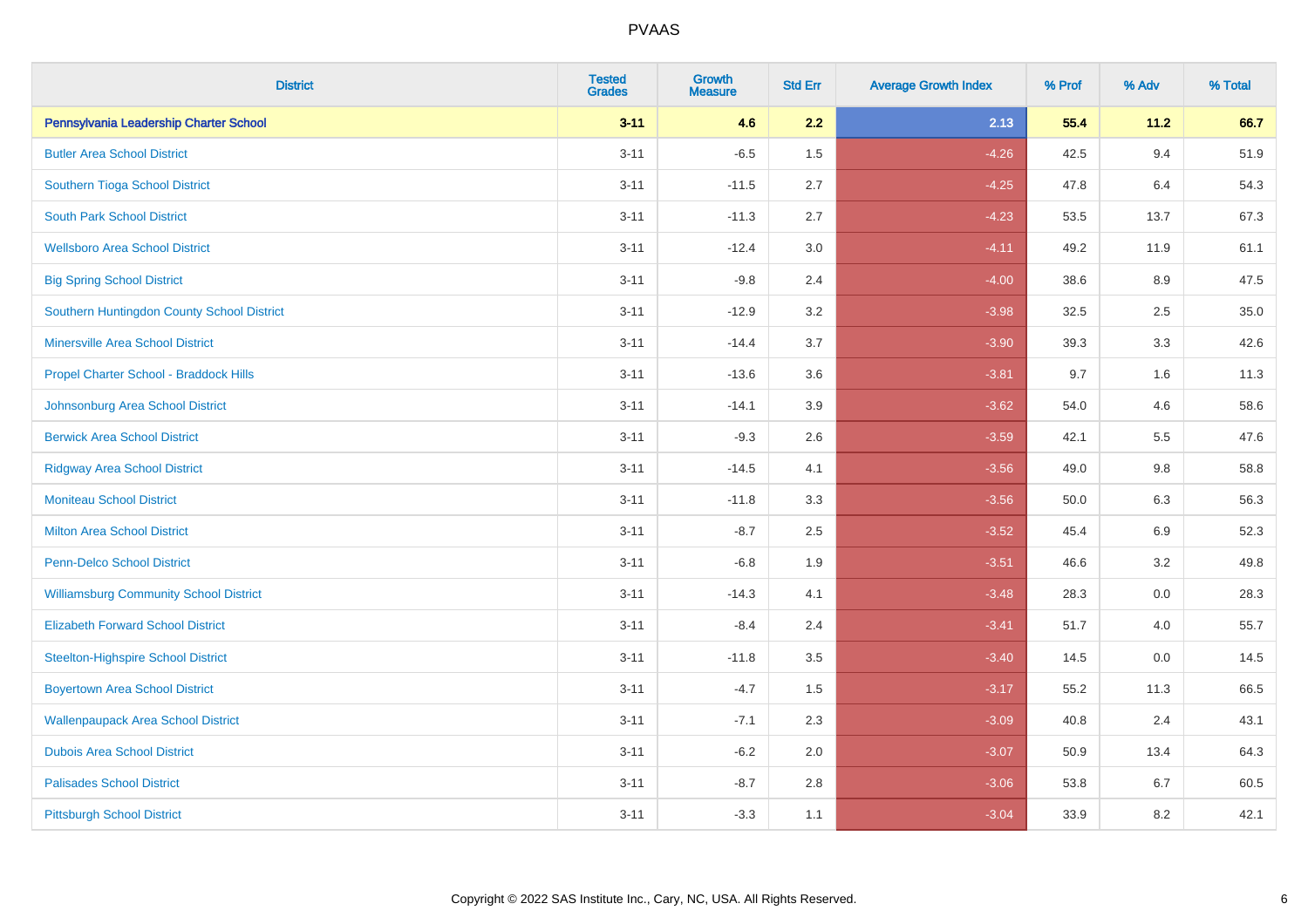| <b>District</b>                              | <b>Tested</b><br><b>Grades</b> | <b>Growth</b><br><b>Measure</b> | <b>Std Err</b> | <b>Average Growth Index</b> | % Prof | % Adv   | % Total |
|----------------------------------------------|--------------------------------|---------------------------------|----------------|-----------------------------|--------|---------|---------|
| Pennsylvania Leadership Charter School       | $3 - 11$                       | 4.6                             | 2.2            | 2.13                        | 55.4   | 11.2    | 66.7    |
| Philadelphia Academy Charter School          | $3 - 11$                       | $-8.9$                          | 2.9            | $-3.04$                     | 50.5   | $2.9\,$ | 53.4    |
| <b>North East School District</b>            | $3 - 11$                       | $-9.3$                          | 3.1            | $-3.02$                     | 62.6   | 14.4    | 77.0    |
| <b>Penn Hills School District</b>            | $3 - 11$                       | $-7.6$                          | 2.6            | $-2.94$                     | 33.1   | 0.7     | 33.8    |
| <b>Rochester Area School District</b>        | $3 - 11$                       | $-13.2$                         | 4.6            | $-2.89$                     | 19.5   | 1.3     | 20.8    |
| <b>Propel Charter School-Homestead</b>       | $3 - 11$                       | $-11.7$                         | 4.1            | $-2.84$                     | 15.9   | 0.0     | 15.9    |
| <b>Nazareth Area School District</b>         | $3 - 11$                       | $-4.7$                          | 1.7            | $-2.82$                     | 59.2   | $9.9\,$ | 69.0    |
| <b>Carlisle Area School District</b>         | $3 - 11$                       | $-5.3$                          | 1.9            | $-2.81$                     | 54.0   | 6.3     | 60.3    |
| <b>Redbank Valley School District</b>        | $3 - 11$                       | $-9.5$                          | 3.4            | $-2.77$                     | 31.5   | 4.9     | 36.4    |
| <b>Highlands School District</b>             | $3 - 11$                       | $-7.4$                          | 2.7            | $-2.76$                     | 44.4   | 3.7     | 48.2    |
| <b>Forest Hills School District</b>          | $3 - 11$                       | $-7.3$                          | 2.7            | $-2.74$                     | 41.1   | 13.7    | 54.8    |
| <b>Trinity Area School District</b>          | $3 - 11$                       | $-5.4$                          | 2.0            | $-2.71$                     | 48.3   | 11.8    | 60.1    |
| South Allegheny School District              | $3 - 11$                       | $-8.8$                          | 3.2            | $-2.70$                     | 40.5   | 0.0     | 40.5    |
| <b>Blairsville-Saltsburg School District</b> | $3 - 11$                       | $-8.0$                          | 3.0            | $-2.68$                     | 37.3   | 7.0     | 44.3    |
| <b>Harbor Creek School District</b>          | $3 - 11$                       | $-7.1$                          | 2.7            | $-2.67$                     | 48.8   | 15.2    | 64.0    |
| <b>Pine Grove Area School District</b>       | $3 - 11$                       | $-7.7$                          | 2.9            | $-2.66$                     | 42.3   | 7.7     | 50.0    |
| <b>Dunmore School District</b>               | $3 - 11$                       | $-7.7$                          | 2.9            | $-2.62$                     | 34.0   | 7.2     | 41.2    |
| <b>Coatesville Area School District</b>      | $3 - 11$                       | $-4.4$                          | 1.7            | $-2.62$                     | 36.3   | 4.2     | 40.5    |
| <b>Slippery Rock Area School District</b>    | $3 - 11$                       | $-6.3$                          | 2.5            | $-2.51$                     | 56.2   | 9.5     | 65.7    |
| <b>North Star School District</b>            | $3 - 11$                       | $-8.7$                          | 3.5            | $-2.51$                     | 47.8   | 6.0     | 53.7    |
| <b>Keystone Central School District</b>      | $3 - 11$                       | $-5.1$                          | 2.0            | $-2.46$                     | 44.7   | 4.6     | 49.4    |
| <b>Sugar Valley Rural Charter School</b>     | $3 - 11$                       | $-11.0$                         | 4.5            | $-2.46$                     | 14.9   | 0.0     | 14.9    |
| <b>Mohawk Area School District</b>           | $3 - 11$                       | $-7.5$                          | 3.1            | $-2.45$                     | 49.4   | 11.0    | 60.4    |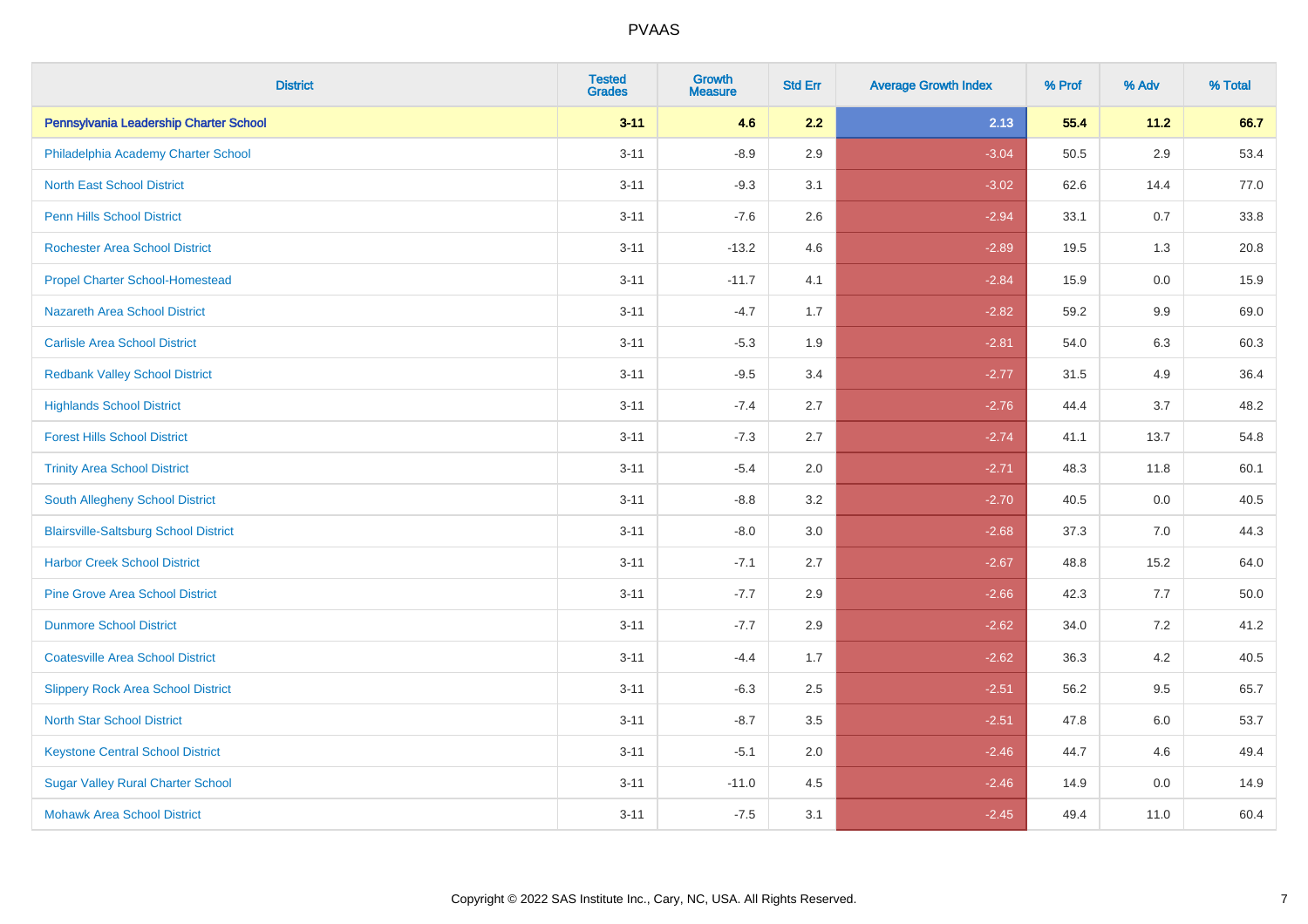| <b>District</b>                                | <b>Tested</b><br><b>Grades</b> | <b>Growth</b><br><b>Measure</b> | <b>Std Err</b> | <b>Average Growth Index</b> | % Prof | % Adv   | % Total |
|------------------------------------------------|--------------------------------|---------------------------------|----------------|-----------------------------|--------|---------|---------|
| Pennsylvania Leadership Charter School         | $3 - 11$                       | 4.6                             | 2.2            | 2.13                        | 55.4   | 11.2    | 66.7    |
| <b>Farrell Area School District</b>            | $3 - 11$                       | $-10.4$                         | 4.3            | $-2.41$                     | 19.0   | $0.0\,$ | 19.0    |
| <b>Freedom Area School District</b>            | $3 - 11$                       | $-7.1$                          | 3.0            | $-2.37$                     | 43.8   | 4.2     | 47.9    |
| <b>Southmoreland School District</b>           | $3 - 11$                       | $-8.3$                          | 3.6            | $-2.32$                     | 56.8   | 7.2     | 64.0    |
| <b>Upper Moreland Township School District</b> | $3 - 11$                       | $-5.0$                          | 2.2            | $-2.31$                     | 57.9   | 4.0     | 61.9    |
| Salisbury-Elk Lick School District             | $3 - 11$                       | $-13.5$                         | 5.9            | $-2.30$                     | 27.8   | 0.0     | 27.8    |
| <b>Indiana Area School District</b>            | $3 - 11$                       | $-5.3$                          | 2.3            | $-2.28$                     | 47.6   | 18.4    | 66.1    |
| <b>Oxford Area School District</b>             | $3 - 11$                       | $-4.3$                          | 1.9            | $-2.26$                     | 41.3   | 8.0     | 49.3    |
| <b>East Lycoming School District</b>           | $3 - 11$                       | $-6.0$                          | 2.7            | $-2.24$                     | 48.3   | 4.2     | 52.5    |
| <b>Windber Area School District</b>            | $3 - 11$                       | $-7.2$                          | 3.2            | $-2.24$                     | 55.4   | 7.2     | 62.6    |
| <b>Muncy School District</b>                   | $3 - 11$                       | $-8.1$                          | 3.7            | $-2.21$                     | 42.0   | 3.8     | 45.8    |
| Jim Thorpe Area School District                | $3 - 11$                       | $-5.8$                          | 2.7            | $-2.19$                     | 33.3   | 7.4     | 40.7    |
| <b>Perkiomen Valley School District</b>        | $3 - 11$                       | $-3.5$                          | 1.6            | $-2.18$                     | 53.8   | 13.4    | 67.2    |
| <b>Crawford Central School District</b>        | $3 - 11$                       | $-4.7$                          | 2.2            | $-2.15$                     | 40.6   | 10.5    | 51.1    |
| <b>Aliquippa School District</b>               | $3 - 11$                       | $-9.0$                          | 4.2            | $-2.14$                     | 11.0   | 0.0     | 11.0    |
| <b>Williams Valley School District</b>         | $3 - 11$                       | $-7.3$                          | 3.4            | $-2.13$                     | 23.2   | 0.0     | 23.2    |
| <b>Middletown Area School District</b>         | $3 - 11$                       | $-5.3$                          | 2.6            | $-2.05$                     | 46.4   | 5.3     | 51.7    |
| Karns City Area School District                | $3 - 11$                       | $-6.0$                          | 2.9            | $-2.03$                     | 53.1   | 8.3     | 61.5    |
| <b>Corry Area School District</b>              | $3 - 11$                       | $-5.3$                          | 2.6            | $-2.03$                     | 38.5   | 6.0     | 44.5    |
| <b>Upper Dauphin Area School District</b>      | $3 - 11$                       | $-6.3$                          | 3.2            | $-1.98$                     | 37.4   | 4.8     | 42.2    |
| <b>Bermudian Springs School District</b>       | $3 - 11$                       | $-5.5$                          | 2.9            | $-1.94$                     | 56.4   | 6.8     | 63.2    |
| <b>Somerset Area School District</b>           | $3 - 11$                       | $-4.4$                          | 2.3            | $-1.93$                     | 44.4   | 14.9    | 59.3    |
| Mount Pleasant Area School District            | $3 - 11$                       | $-5.0$                          | 2.6            | $-1.93$                     | 52.6   | 0.0     | 52.6    |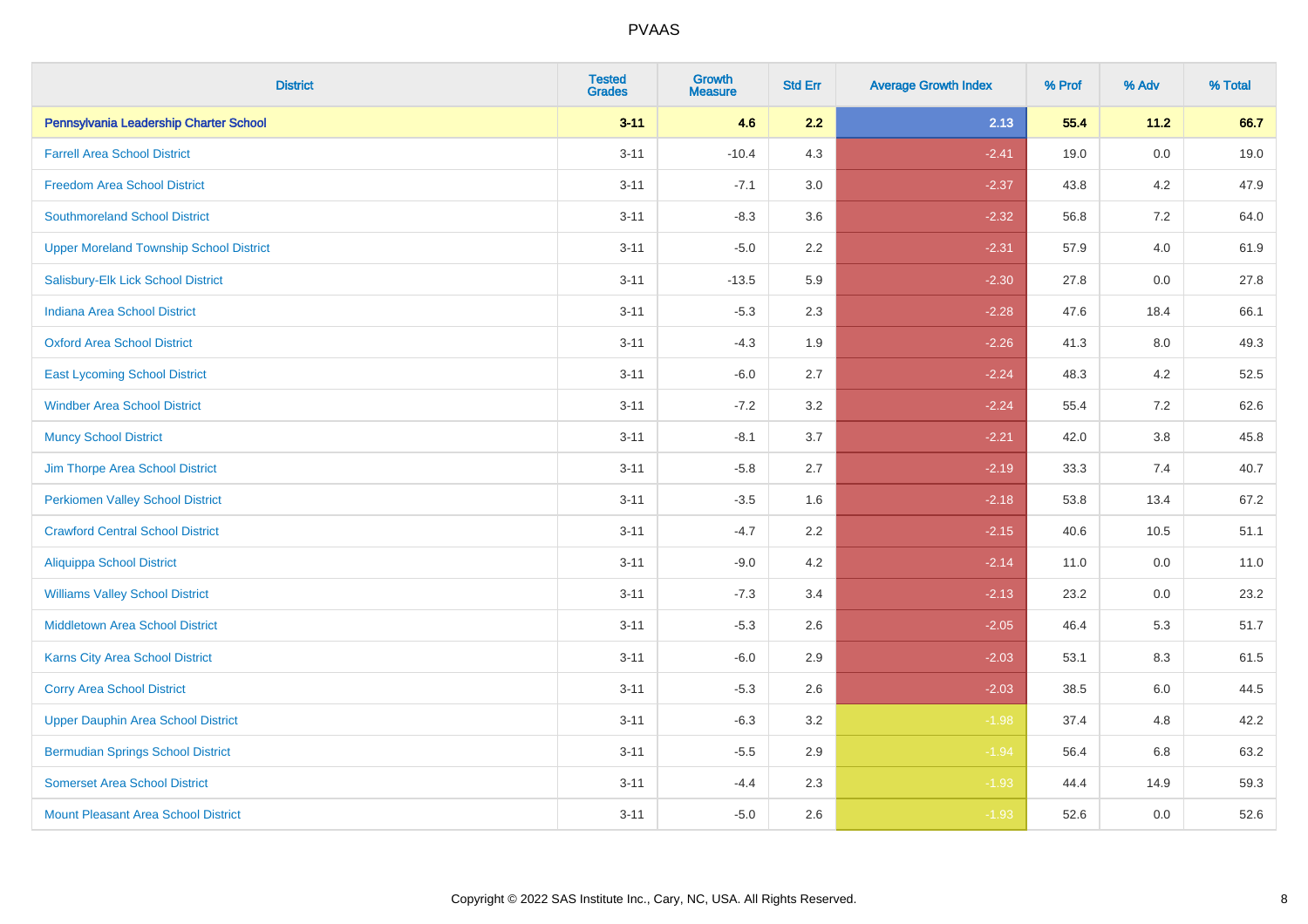| <b>District</b>                                | <b>Tested</b><br><b>Grades</b> | <b>Growth</b><br><b>Measure</b> | <b>Std Err</b> | <b>Average Growth Index</b> | % Prof | % Adv   | % Total |
|------------------------------------------------|--------------------------------|---------------------------------|----------------|-----------------------------|--------|---------|---------|
| Pennsylvania Leadership Charter School         | $3 - 11$                       | 4.6                             | 2.2            | 2.13                        | 55.4   | 11.2    | 66.7    |
| <b>Gettysburg Area School District</b>         | $3 - 11$                       | $-4.0$                          | 2.1            | $-1.89$                     | 45.3   | 14.0    | 59.3    |
| <b>Greensburg Salem School District</b>        | $3 - 11$                       | $-4.4$                          | 2.4            | $-1.88$                     | 47.6   | 4.9     | 52.4    |
| <b>East Allegheny School District</b>          | $3 - 11$                       | $-6.3$                          | 3.3            | $-1.87$                     | 31.9   | 9.7     | 41.7    |
| <b>Western Beaver County School District</b>   | $3 - 11$                       | $-7.8$                          | 4.2            | $-1.87$                     | 56.5   | 6.5     | 63.0    |
| <b>Kiski Area School District</b>              | $3 - 11$                       | $-3.7$                          | 2.0            | $-1.86$                     | 57.4   | 10.4    | 67.8    |
| <b>Brandywine Heights Area School District</b> | $3 - 11$                       | $-4.9$                          | 2.7            | $-1.81$                     | 49.2   | 8.2     | 57.4    |
| <b>Pequea Valley School District</b>           | $3 - 11$                       | $-5.8$                          | 3.2            | $-1.80$                     | 39.8   | 9.1     | 48.9    |
| <b>Pittston Area School District</b>           | $3 - 11$                       | $-10.1$                         | 5.6            | $-1.80$                     | 38.1   | 9.5     | 47.6    |
| <b>Washington School District</b>              | $3 - 11$                       | $-4.9$                          | 2.8            | $-1.76$                     | 30.1   | 2.4     | 32.5    |
| <b>Canton Area School District</b>             | $3 - 11$                       | $-5.5$                          | 3.2            | $-1.75$                     | 40.7   | 2.3     | 43.0    |
| <b>Brentwood Borough School District</b>       | $3 - 11$                       | $-5.3$                          | 3.0            | $-1.72$                     | 52.0   | 6.1     | 58.2    |
| East Pennsboro Area School District            | $3 - 11$                       | $-4.2$                          | 2.5            | $-1.71$                     | 60.8   | 8.5     | 69.3    |
| <b>Fairfield Area School District</b>          | $3 - 11$                       | $-5.6$                          | 3.4            | $-1.66$                     | 57.9   | 4.0     | 61.8    |
| <b>Shamokin Area School District</b>           | $3 - 11$                       | $-7.7$                          | 4.8            | $-1.60$                     | 38.1   | 3.2     | 41.3    |
| <b>Claysburg-Kimmel School District</b>        | $3 - 11$                       | $-5.7$                          | 4.0            | $-1.42$                     | 42.9   | 8.2     | 51.0    |
| <b>Westmont Hilltop School District</b>        | $3 - 11$                       | $-4.0$                          | 2.8            | $-1.40$                     | 36.3   | 13.3    | 49.6    |
| <b>Greencastle-Antrim School District</b>      | $3 - 11$                       | $-3.0$                          | 2.2            | $-1.36$                     | 62.4   | $9.9\,$ | 72.3    |
| <b>Ellwood City Area School District</b>       | $3 - 11$                       | $-4.2$                          | 3.2            | $-1.29$                     | 54.1   | 14.1    | 68.2    |
| <b>Shade-Central City School District</b>      | $3 - 11$                       | $-5.9$                          | 4.6            | $-1.28$                     | 27.8   | 0.0     | 27.8    |
| <b>Elk Lake School District</b>                | $3 - 11$                       | $-4.0$                          | 3.3            | $-1.23$                     | 46.2   | 3.3     | 49.4    |
| <b>Riverview School District</b>               | $3 - 11$                       | $-4.6$                          | 3.8            | $-1.20$                     | 57.9   | 15.8    | 73.7    |
| <b>Greater Johnstown School District</b>       | $3 - 11$                       | $-3.1$                          | 2.6            | $-1.19$                     | 26.1   | 0.0     | 26.1    |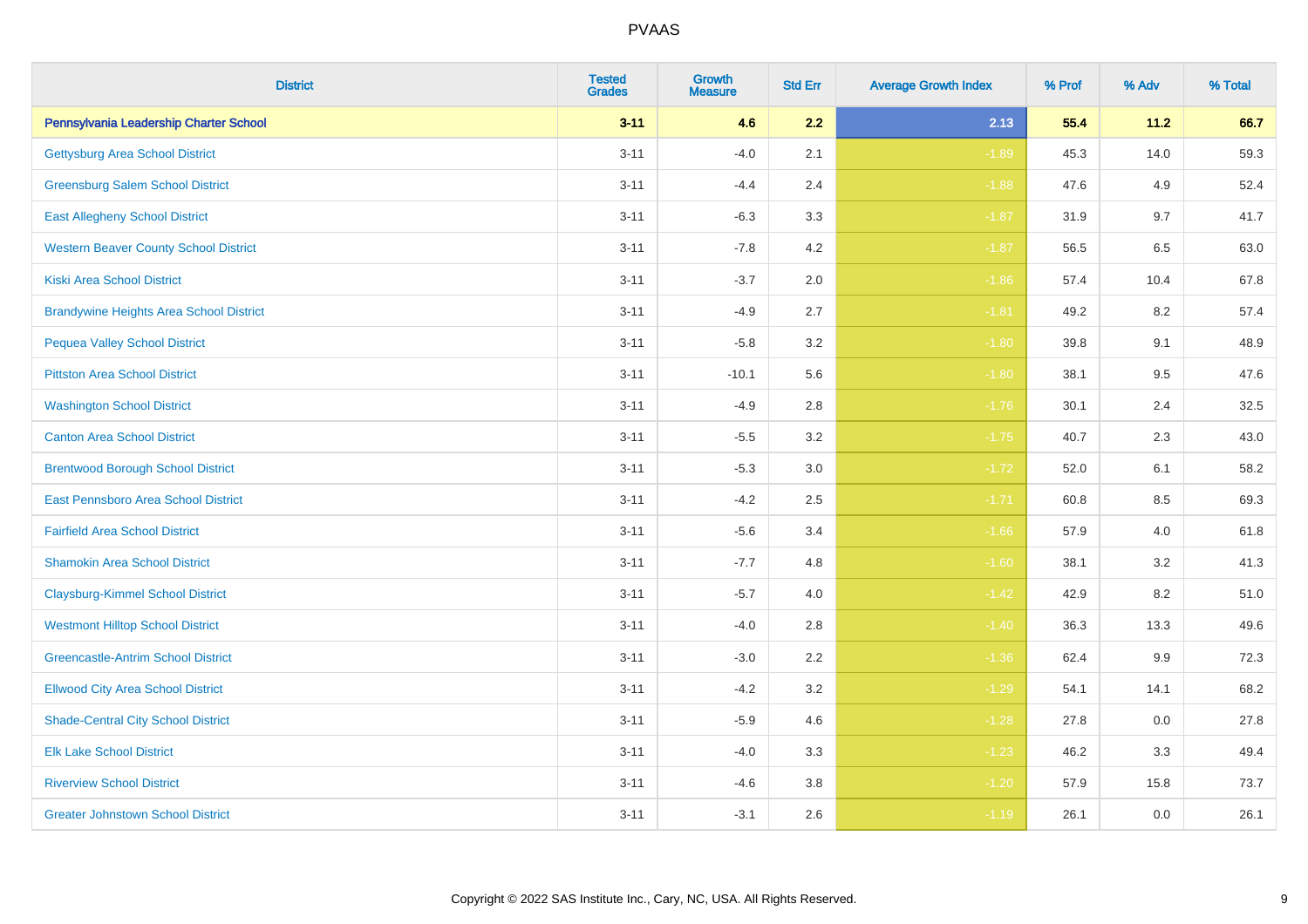| <b>District</b>                              | <b>Tested</b><br><b>Grades</b> | <b>Growth</b><br><b>Measure</b> | <b>Std Err</b> | <b>Average Growth Index</b> | % Prof | % Adv   | % Total  |
|----------------------------------------------|--------------------------------|---------------------------------|----------------|-----------------------------|--------|---------|----------|
| Pennsylvania Leadership Charter School       | $3 - 11$                       | 4.6                             | 2.2            | 2.13                        | 55.4   | 11.2    | 66.7     |
| <b>Big Beaver Falls Area School District</b> | $3 - 11$                       | $-3.9$                          | 3.3            | $-1.18$                     | 34.1   | $3.5\,$ | 37.6     |
| <b>Chichester School District</b>            | $3 - 11$                       | $-2.7$                          | 2.3            | $-1.17$                     | 44.6   | $6.6\,$ | 51.2     |
| Jeannette City School District               | $3 - 11$                       | $-4.3$                          | 3.8            | $-1.13$                     | 46.7   | 7.5     | 54.2     |
| <b>Dallas School District</b>                | $3 - 11$                       | $-2.5$                          | 2.2            | $-1.12$                     | 54.9   | 7.6     | 62.4     |
| Juniata Valley School District               | $3 - 11$                       | $-3.9$                          | 3.5            | $-1.10$                     | 44.4   | 3.5     | 47.8     |
| <b>Riverside School District</b>             | $3 - 11$                       | $-3.2$                          | 3.0            | $-1.09$                     | 43.0   | 9.0     | 52.0     |
| <b>Quaker Valley School District</b>         | $3 - 11$                       | $-2.8$                          | 2.6            | $-1.08$                     | 55.2   | 13.2    | 68.4     |
| Oil City Area School District                | $3 - 11$                       | $-2.9$                          | 2.6            | $-1.08$                     | 44.4   | 5.8     | $50.2\,$ |
| <b>West Greene School District</b>           | $3 - 11$                       | $-4.5$                          | 4.3            | $-1.04$                     | 36.6   | 7.3     | 43.9     |
| <b>Lewisburg Area School District</b>        | $3 - 11$                       | $-2.7$                          | 2.6            | $-1.03$                     | 57.0   | 18.5    | 75.6     |
| <b>Seneca Valley School District</b>         | $3 - 11$                       | $-1.4$                          | 1.4            | $-0.99$                     | 57.2   | 11.4    | 68.6     |
| <b>North Hills School District</b>           | $3 - 11$                       | $-1.8$                          | 1.8            | $-0.96$                     | 59.1   | 14.1    | 73.2     |
| <b>Wyoming Valley West School District</b>   | $3 - 11$                       | $-2.2$                          | 2.4            | $-0.91$                     | 49.4   | 3.0     | 52.4     |
| <b>Austin Area School District</b>           | $3 - 11$                       | $-5.7$                          | 6.4            | $-0.90$                     | 33.3   | 5.6     | 38.9     |
| <b>Montour School District</b>               | $3 - 11$                       | $-1.8$                          | 2.1            | $-0.88$                     | 61.4   | 15.1    | 76.5     |
| <b>Charleroi School District</b>             | $3 - 11$                       | $-2.6$                          | 3.0            | $-0.86$                     | 55.7   | 7.4     | 63.1     |
| <b>Phoenixville Area School District</b>     | $3 - 11$                       | $-1.7$                          | 2.1            | $-0.83$                     | 59.9   | 10.6    | 70.5     |
| <b>Chartiers Valley School District</b>      | $3 - 11$                       | $-1.7$                          | 2.0            | $-0.81$                     | 54.7   | 8.4     | 63.1     |
| <b>Forest Area School District</b>           | $3 - 11$                       | $-4.4$                          | 5.4            | $-0.81$                     | 36.2   | 2.1     | 38.3     |
| <b>Lebanon School District</b>               | $3 - 11$                       | $-1.6$                          | 1.9            | $-0.80$                     | 24.4   | 2.6     | 27.0     |
| Shenango Area School District                | $3 - 11$                       | $-2.6$                          | 3.3            | $-0.79$                     | 50.6   | 13.9    | 64.6     |
| <b>Gillingham Charter School</b>             | $3 - 11$                       | $-4.4$                          | 5.6            | $-0.77$                     | 20.8   | 8.3     | 29.2     |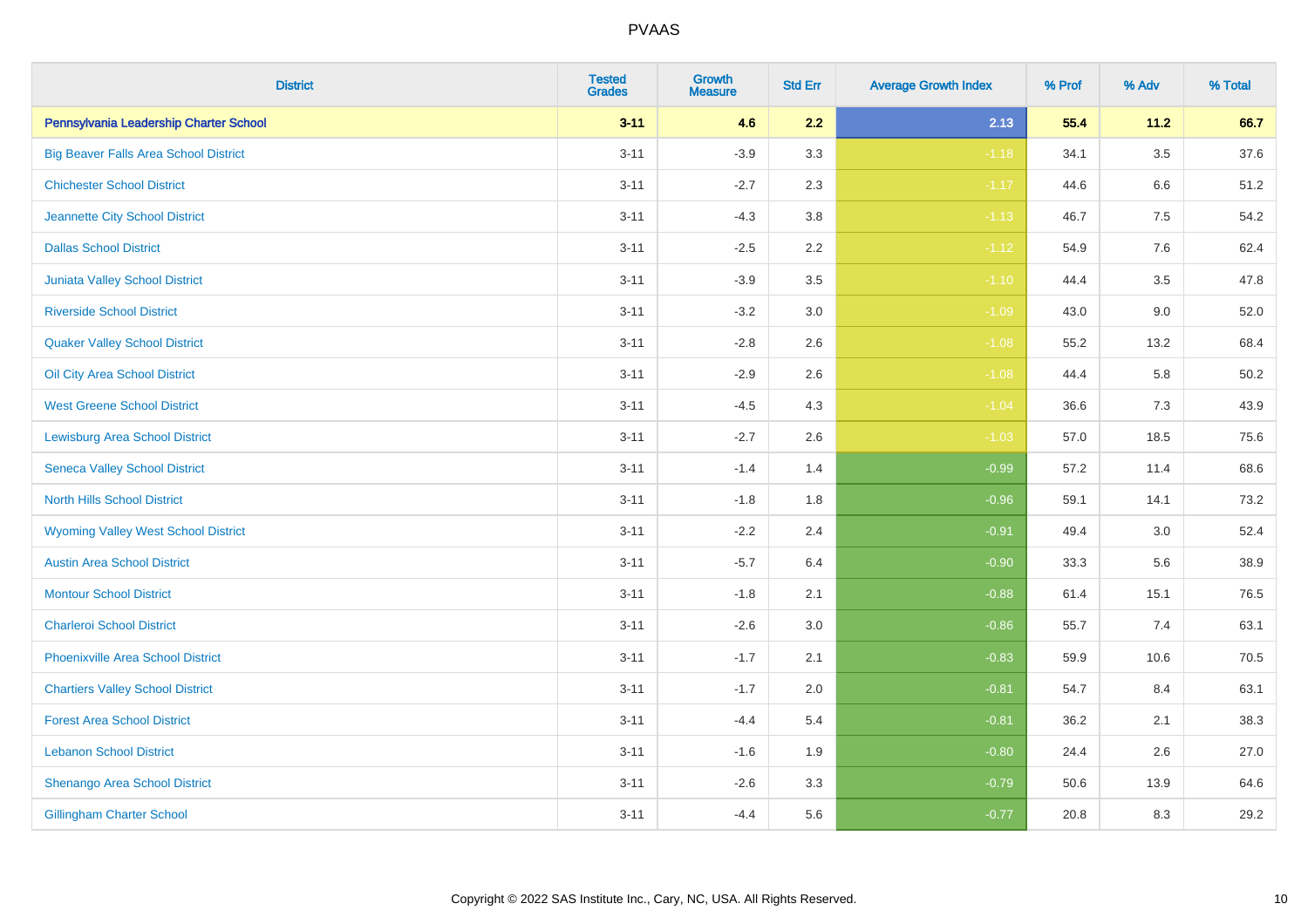| <b>District</b>                              | <b>Tested</b><br><b>Grades</b> | <b>Growth</b><br><b>Measure</b> | <b>Std Err</b> | <b>Average Growth Index</b> | % Prof | % Adv   | % Total |
|----------------------------------------------|--------------------------------|---------------------------------|----------------|-----------------------------|--------|---------|---------|
| Pennsylvania Leadership Charter School       | $3 - 11$                       | 4.6                             | 2.2            | 2.13                        | 55.4   | 11.2    | 66.7    |
| <b>Bald Eagle Area School District</b>       | $3 - 11$                       | $-2.1$                          | 2.7            | $-0.75$                     | 48.4   | 9.4     | 57.7    |
| Huntingdon Area School District              | $3 - 11$                       | $-2.0$                          | 2.7            | $-0.72$                     | 36.8   | 10.3    | 47.0    |
| Mt Lebanon School District                   | $3 - 11$                       | $-1.0$                          | 1.5            | $-0.70$                     | 61.9   | 24.0    | 85.9    |
| <b>Lehighton Area School District</b>        | $3 - 11$                       | $-1.6$                          | 2.3            | $-0.70$                     | 51.1   | 5.6     | 56.7    |
| <b>North Pocono School District</b>          | $3 - 11$                       | $-2.3$                          | 3.4            | $-0.68$                     | 52.0   | 16.4    | 68.5    |
| <b>Cheltenham School District</b>            | $3 - 11$                       | $-1.4$                          | 2.1            | $-0.67$                     | 46.1   | 10.0    | 56.1    |
| <b>Fannett-Metal School District</b>         | $3 - 11$                       | $-3.4$                          | 5.1            | $-0.67$                     | 38.7   | 8.1     | 46.8    |
| <b>Susquehanna Community School District</b> | $3 - 11$                       | $-2.8$                          | 4.2            | $-0.66$                     | 49.4   | 6.9     | 56.3    |
| <b>Burgettstown Area School District</b>     | $3 - 11$                       | $-2.1$                          | 3.4            | $-0.62$                     | 50.0   | 1.4     | 51.4    |
| <b>Central Greene School District</b>        | $3 - 11$                       | $-1.6$                          | 2.8            | $-0.55$                     | 54.2   | 2.8     | 57.0    |
| <b>Canon-Mcmillan School District</b>        | $3 - 11$                       | $-0.8$                          | 1.6            | $-0.50$                     | 58.7   | 15.9    | 74.6    |
| South Side Area School District              | $3 - 11$                       | $-1.6$                          | 3.3            | $-0.48$                     | 50.0   | $6.8\,$ | 56.8    |
| <b>Shaler Area School District</b>           | $3 - 11$                       | $-0.8$                          | 1.9            | $-0.43$                     | 49.1   | 9.6     | 58.7    |
| North Schuylkill School District             | $3 - 11$                       | $-1.0$                          | 2.4            | $-0.42$                     | 41.8   | 5.1     | 46.8    |
| <b>Sharpsville Area School District</b>      | $3 - 11$                       | $-1.4$                          | 3.5            | $-0.40$                     | 55.2   | 13.4    | 68.7    |
| <b>Palmerton Area School District</b>        | $3 - 11$                       | $-1.2$                          | 3.0            | $-0.39$                     | 57.4   | 5.0     | 62.4    |
| Hope For Hyndman Charter School              | $3 - 11$                       | $-2.0$                          | 6.1            | $-0.32$                     | 33.3   | 0.0     | 33.3    |
| <b>Albert Gallatin Area School District</b>  | $3 - 11$                       | $-0.8$                          | 2.4            | $-0.32$                     | 54.5   | 10.0    | 64.6    |
| <b>Cornell School District</b>               | $3 - 11$                       | $-1.6$                          | 5.0            | $-0.32$                     | 33.8   | 1.5     | 35.4    |
| <b>Tuscarora School District</b>             | $3 - 11$                       | $-0.6$                          | 2.3            | $-0.27$                     | 45.1   | 8.1     | 53.2    |
| <b>Penn Manor School District</b>            | $3 - 11$                       | $-0.4$                          | 1.6            | $-0.25$                     | 51.9   | 12.6    | 64.5    |
| <b>Lakeview School District</b>              | $3 - 11$                       | $-0.9$                          | 3.7            | $-0.24$                     | 60.3   | 3.2     | 63.5    |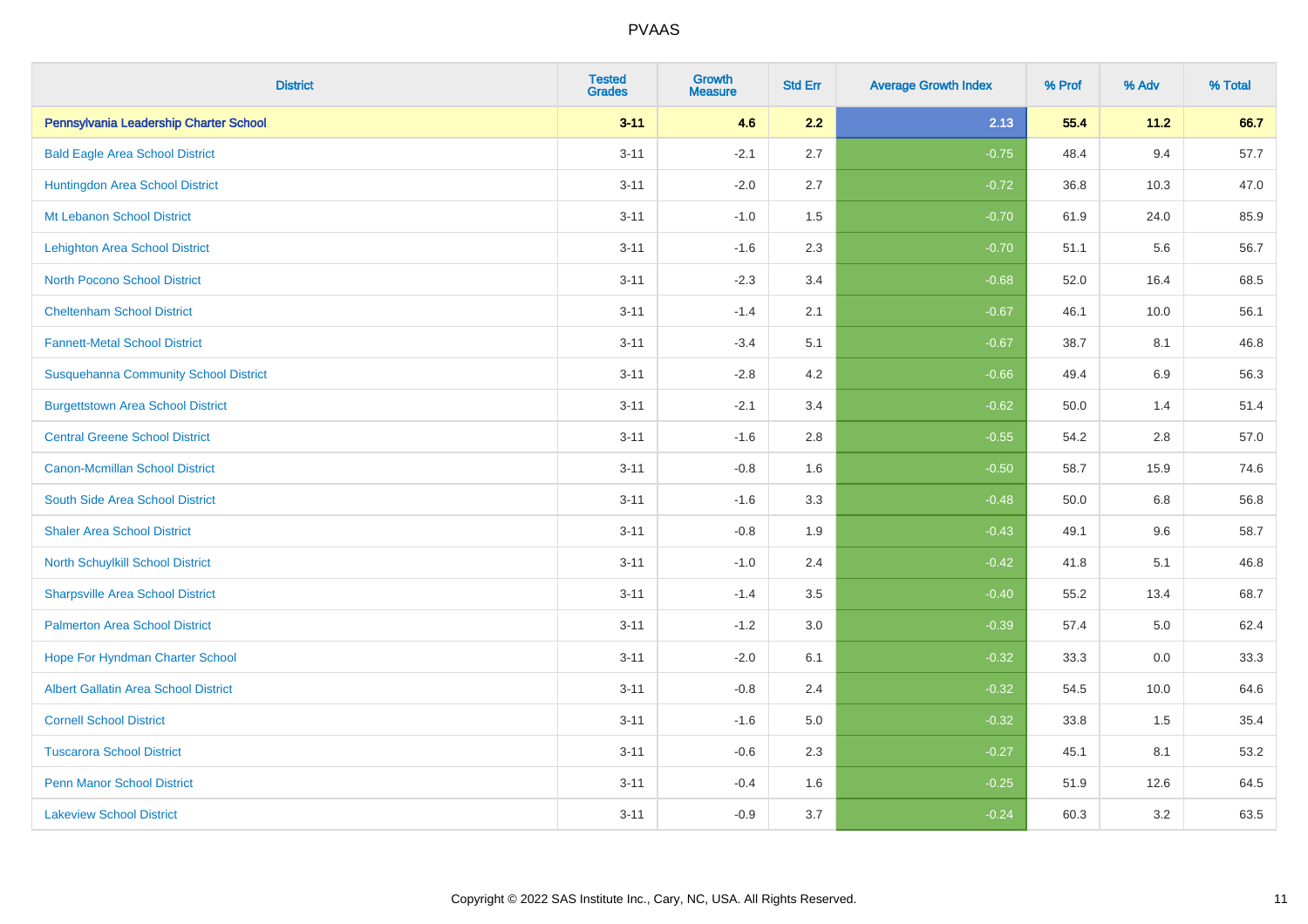| <b>District</b>                          | <b>Tested</b><br><b>Grades</b> | <b>Growth</b><br><b>Measure</b> | <b>Std Err</b> | <b>Average Growth Index</b> | % Prof | % Adv   | % Total |
|------------------------------------------|--------------------------------|---------------------------------|----------------|-----------------------------|--------|---------|---------|
| Pennsylvania Leadership Charter School   | $3 - 11$                       | 4.6                             | 2.2            | 2.13                        | 55.4   | 11.2    | 66.7    |
| <b>Girard School District</b>            | $3 - 11$                       | $-0.6$                          | 2.7            | $-0.22$                     | 53.9   | 15.6    | 69.6    |
| <b>Harrisburg City School District</b>   | $3 - 11$                       | $-0.4$                          | 2.1            | $-0.19$                     | 15.1   | 0.4     | 15.5    |
| <b>Mount Carmel Area School District</b> | $3 - 11$                       | $-0.6$                          | 3.1            | $-0.18$                     | 45.3   | 2.1     | 47.4    |
| <b>Crestwood School District</b>         | $3 - 11$                       | $-0.4$                          | 2.4            | $-0.17$                     | 57.4   | 17.0    | 74.4    |
| Southern Lehigh School District          | $3 - 11$                       | $-0.4$                          | 2.3            | $-0.17$                     | 66.1   | 11.9    | 78.0    |
| <b>Bellefonte Area School District</b>   | $3 - 11$                       | $-0.4$                          | 2.2            | $-0.17$                     | 47.6   | 10.6    | 58.2    |
| <b>Otto-Eldred School District</b>       | $3 - 11$                       | $-0.7$                          | 4.2            | $-0.15$                     | 56.2   | 6.2     | 62.5    |
| <b>Oley Valley School District</b>       | $3 - 11$                       | $-0.4$                          | 2.8            | $-0.15$                     | 43.1   | 12.9    | 56.0    |
| <b>Central Fulton School District</b>    | $3 - 11$                       | $-0.5$                          | 3.5            | $-0.14$                     | 51.4   | 8.6     | 60.0    |
| <b>Blue Ridge School District</b>        | $3 - 11$                       | $-0.5$                          | 3.6            | $-0.12$                     | 44.6   | 3.1     | 47.7    |
| New Kensington-Arnold School District    | $3 - 11$                       | $-0.4$                          | 3.8            | $-0.10$                     | 40.7   | 3.7     | 44.4    |
| <b>Chester-Upland School District</b>    | $3 - 11$                       | $-0.3$                          | 2.7            | $-0.09$                     | 13.8   | $0.8\,$ | 14.6    |
| <b>Warren County School District</b>     | $3 - 11$                       | $-0.1$                          | 1.8            | $-0.06$                     | 37.2   | 5.3     | 42.6    |
| <b>Mercer Area School District</b>       | $3 - 11$                       | $-0.2$                          | 3.3            | $-0.06$                     | 56.0   | 8.0     | 64.0    |
| Penn Cambria School District             | $3 - 11$                       | $-0.0$                          | 2.7            | $-0.01$                     | 61.5   | $7.7$   | 69.2    |
| <b>Susquenita School District</b>        | $3 - 11$                       | $-0.1$                          | 2.8            | $-0.01$                     | 47.7   | 10.1    | 57.8    |
| <b>Wilkes-Barre Area School District</b> | $3 - 11$                       | 0.1                             | 3.2            | 0.02                        | 35.5   | 5.4     | 40.9    |
| East Stroudsburg Area School District    | $3 - 11$                       | 0.1                             | 1.6            | 0.05                        | 45.8   | 7.8     | 53.6    |
| <b>West Branch Area School District</b>  | $3 - 11$                       | 0.2                             | 3.8            | 0.05                        | 47.2   | 1.9     | 49.1    |
| <b>Hempfield School District</b>         | $3 - 11$                       | 0.1                             | 1.4            | 0.08                        | 58.2   | 9.9     | 68.2    |
| Insight PA Cyber Charter School          | $3 - 11$                       | 0.7                             | 5.7            | 0.12                        | 50.0   | 4.8     | 54.8    |
| <b>Danville Area School District</b>     | $3 - 11$                       | 0.4                             | 2.6            | 0.15                        | 57.4   | 18.4    | 75.7    |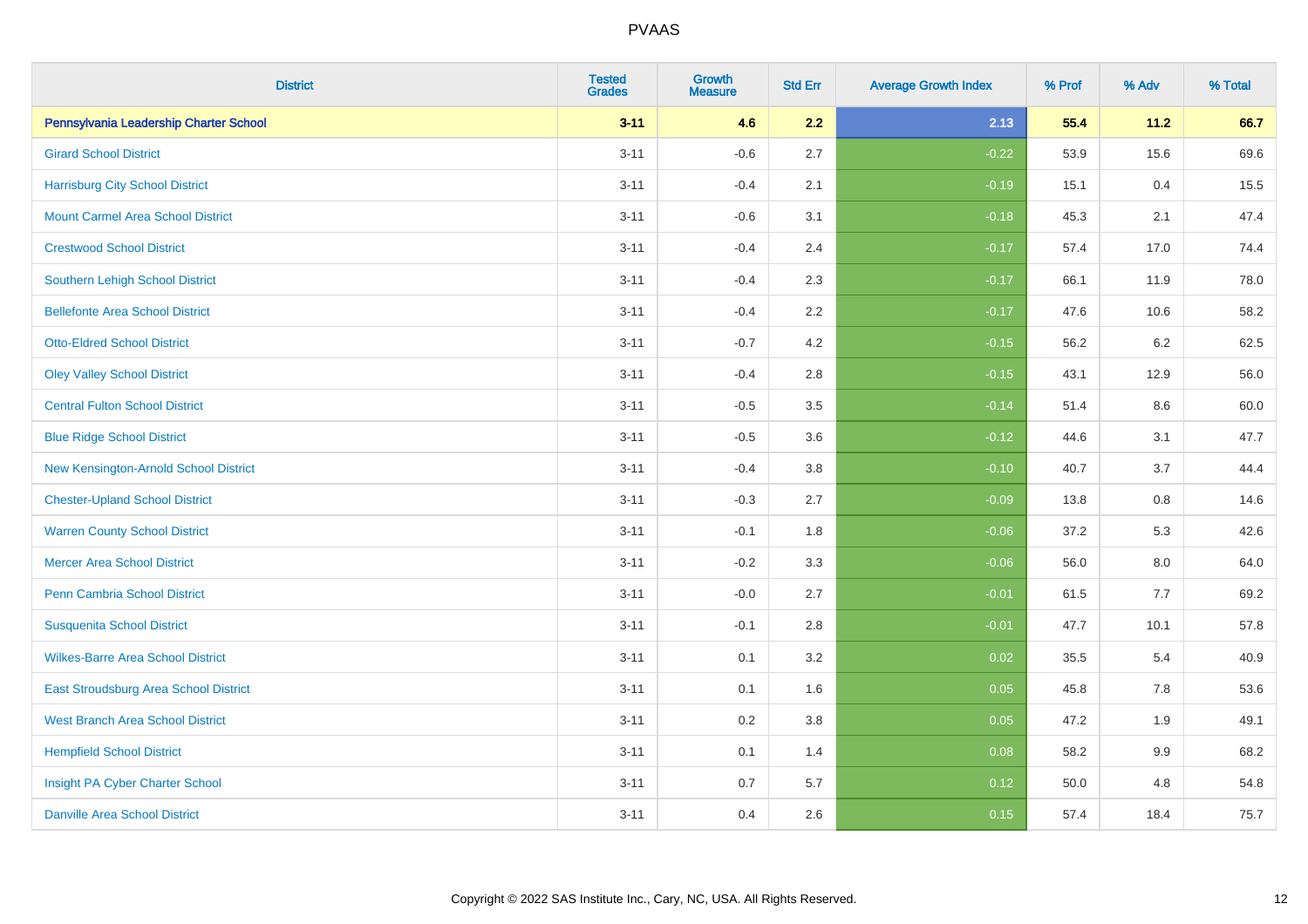| <b>District</b>                               | <b>Tested</b><br><b>Grades</b> | Growth<br>Measure | <b>Std Err</b> | <b>Average Growth Index</b> | % Prof | % Adv   | % Total |
|-----------------------------------------------|--------------------------------|-------------------|----------------|-----------------------------|--------|---------|---------|
| Pennsylvania Leadership Charter School        | $3 - 11$                       | 4.6               | 2.2            | 2.13                        | 55.4   | 11.2    | 66.7    |
| Northern Lebanon School District              | $3 - 11$                       | 0.4               | 2.5            | 0.15                        | 28.0   | 3.0     | 31.0    |
| <b>Brockway Area School District</b>          | $3 - 11$                       | 0.6               | 3.6            | 0.16                        | 49.2   | 7.7     | 56.9    |
| <b>Jersey Shore Area School District</b>      | $3 - 11$                       | 0.5               | 2.6            | 0.21                        | 47.1   | 9.2     | 56.2    |
| <b>Greenville Area School District</b>        | $3 - 11$                       | 0.7               | 2.9            | 0.26                        | 53.4   | 6.9     | 60.3    |
| <b>Greater Latrobe School District</b>        | $3 - 11$                       | 0.6               | 1.9            | 0.31                        | 55.5   | 14.1    | 69.5    |
| Lehigh Valley Academy Regional Charter School | $3 - 11$                       | 0.7               | 2.3            | 0.32                        | 46.3   | $5.0\,$ | 51.4    |
| <b>Lower Dauphin School District</b>          | $3 - 11$                       | 0.6               | 1.9            | 0.33                        | 49.2   | 12.6    | 61.8    |
| <b>Lakeland School District</b>               | $3 - 11$                       | 1.1               | 2.8            | 0.38                        | 48.6   | 3.7     | 52.3    |
| <b>Gateway School District</b>                | $3 - 11$                       | $0.8\,$           | 2.2            | 0.38                        | 52.1   | 13.8    | 65.9    |
| <b>South Eastern School District</b>          | $3 - 11$                       | 0.9               | 2.4            | 0.39                        | 54.8   | 6.6     | 61.4    |
| <b>Galeton Area School District</b>           | $3 - 11$                       | 2.2               | 5.3            | 0.42                        | 41.3   | 4.4     | 45.6    |
| <b>Union Area School District</b>             | $3 - 11$                       | 1.9               | 4.3            | 0.44                        | 61.5   | $0.0\,$ | 61.5    |
| <b>Upper Adams School District</b>            | $3 - 11$                       | 1.3               | 2.9            | 0.47                        | 55.2   | 8.6     | 63.8    |
| <b>Hanover Area School District</b>           | $3 - 11$                       | 2.2               | 4.6            | 0.48                        | 42.9   | 5.7     | 48.6    |
| <b>Schuylkill Valley School District</b>      | $3 - 11$                       | 1.4               | 2.5            | 0.56                        | 55.1   | 10.2    | 65.3    |
| <b>Forbes Road School District</b>            | $3 - 11$                       | 2.8               | 5.1            | 0.56                        | 41.4   | 10.3    | 51.7    |
| <b>Commodore Perry School District</b>        | $3 - 11$                       | 3.2               | 5.5            | 0.58                        | 58.3   | 0.0     | 58.3    |
| <b>Laurel School District</b>                 | $3 - 11$                       | 1.8               | 3.1            | 0.59                        | 70.1   | 2.3     | 72.4    |
| <b>United School District</b>                 | $3 - 11$                       | 2.1               | 3.4            | 0.63                        | 60.3   | 6.6     | 66.9    |
| <b>Athens Area School District</b>            | $3 - 11$                       | 1.6               | 2.5            | 0.64                        | 46.9   | 7.6     | 54.5    |
| <b>Marple Newtown School District</b>         | $3 - 11$                       | 2.0               | 2.4            | 0.81                        | 57.6   | 12.8    | 70.4    |
| <b>Mcguffey School District</b>               | $3 - 11$                       | 2.1               | 2.6            | 0.81                        | 57.7   | 3.1     | 60.8    |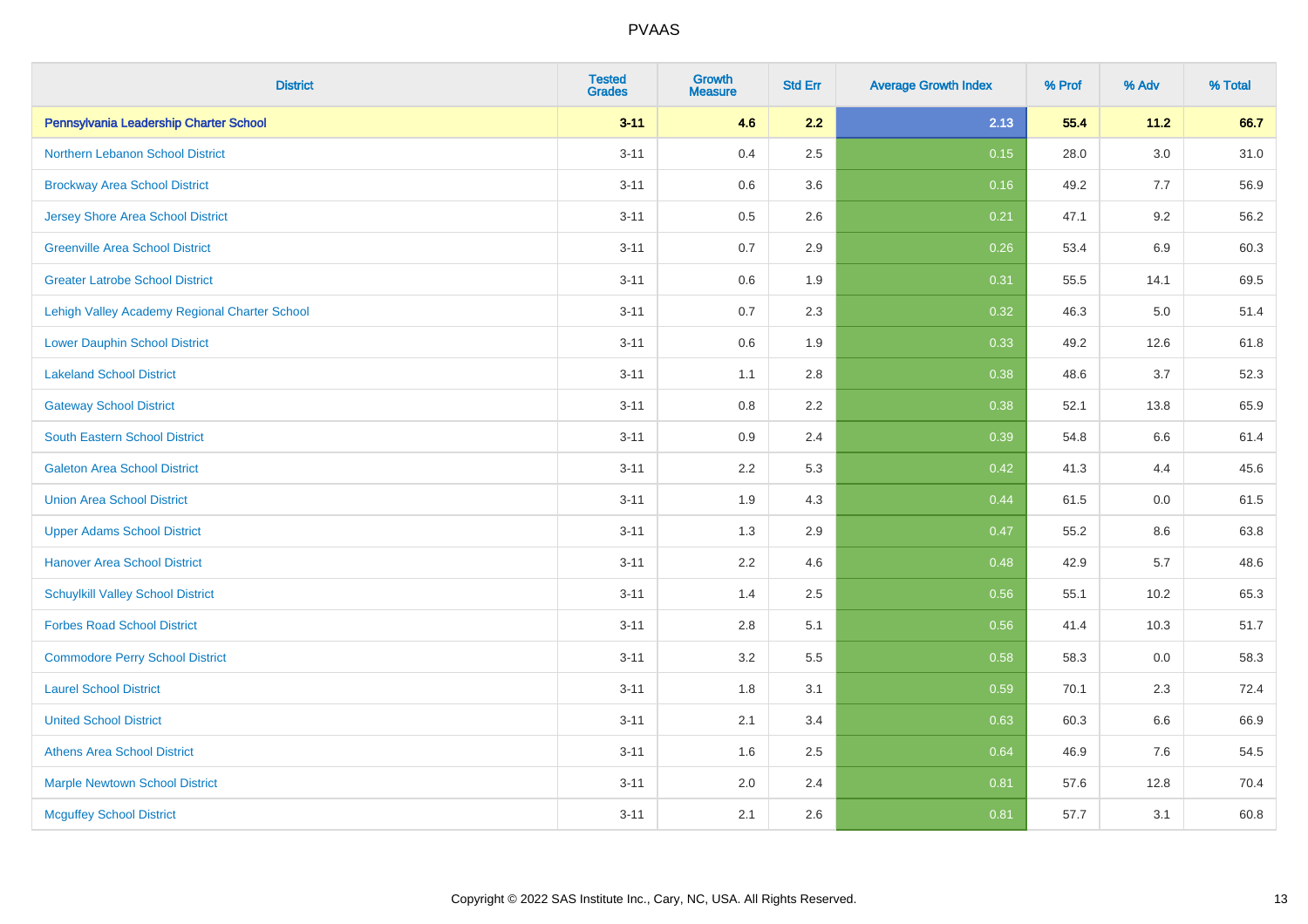| <b>District</b>                                | <b>Tested</b><br><b>Grades</b> | <b>Growth</b><br><b>Measure</b> | <b>Std Err</b> | <b>Average Growth Index</b> | % Prof | % Adv   | % Total  |
|------------------------------------------------|--------------------------------|---------------------------------|----------------|-----------------------------|--------|---------|----------|
| Pennsylvania Leadership Charter School         | $3 - 11$                       | 4.6                             | 2.2            | 2.13                        | 55.4   | 11.2    | 66.7     |
| West Jefferson Hills School District           | $3 - 11$                       | 1.8                             | 2.1            | 0.88                        | 55.7   | 20.8    | 76.4     |
| South Fayette Township School District         | $3 - 11$                       | 1.7                             | 2.0            | 0.88                        | 61.0   | 26.5    | 87.6     |
| <b>Bedford Area School District</b>            | $3 - 11$                       | 2.5                             | 2.6            | 0.93                        | 48.5   | 10.0    | 58.5     |
| Northwestern Lehigh School District            | $3 - 11$                       | 2.2                             | 2.3            | 0.93                        | 53.3   | 9.7     | 63.0     |
| <b>Keystone School District</b>                | $3 - 11$                       | 3.1                             | 3.3            | 0.94                        | 50.6   | 6.5     | 57.1     |
| <b>Baldwin-Whitehall School District</b>       | $3 - 11$                       | 1.8                             | 1.9            | 0.94                        | 58.6   | $8.6\,$ | 67.1     |
| <b>Clairton City School District</b>           | $3 - 11$                       | 3.5                             | 3.7            | 0.95                        | 13.4   | 0.0     | 13.4     |
| <b>Lower Moreland Township School District</b> | $3 - 11$                       | 2.0                             | 2.2            | 0.95                        | 62.8   | 17.0    | 79.8     |
| <b>Berlin Brothersvalley School District</b>   | $3 - 11$                       | 4.0                             | 4.2            | 0.96                        | 48.8   | 14.0    | 62.8     |
| <b>Hopewell Area School District</b>           | $3 - 11$                       | 2.6                             | 2.7            | 0.97                        | 58.4   | 4.0     | 62.4     |
| <b>Bensalem Township School District</b>       | $3 - 11$                       | 1.6                             | 1.6            | 0.98                        | 38.8   | 8.3     | 47.1     |
| <b>Tunkhannock Area School District</b>        | $3 - 11$                       | 2.3                             | 2.2            | 1.01                        | 44.9   | 9.6     | 54.6     |
| <b>Manheim Central School District</b>         | $3 - 11$                       | 2.1                             | 2.1            | 1.01                        | 53.2   | 11.6    | 64.8     |
| <b>Franklin Regional School District</b>       | $3 - 11$                       | 2.0                             | 1.9            | 1.02                        | 66.7   | 15.5    | 82.1     |
| <b>Williamsport Area School District</b>       | $3 - 11$                       | 1.9                             | 1.8            | 1.04                        | 44.1   | 12.8    | 56.9     |
| <b>General Mclane School District</b>          | $3 - 11$                       | 3.1                             | 2.9            | 1.07                        | 62.3   | 4.9     | 67.2     |
| Meyersdale Area School District                | $3 - 11$                       | 4.2                             | 4.0            | 1.07                        | 43.1   | 6.9     | $50.0\,$ |
| Leechburg Area School District                 | $3 - 11$                       | 4.4                             | 4.0            | 1.09                        | 47.8   | 19.6    | 67.4     |
| Morrisville Borough School District            | $3 - 11$                       | 4.8                             | 4.3            | 1.10                        | 30.2   | 2.3     | 32.6     |
| <b>Tidioute Community Charter School</b>       | $3 - 11$                       | 5.7                             | 5.1            | 1.11                        | 34.4   | 21.9    | 56.2     |
| Esperanza Cyber Charter School                 | $3 - 11$                       | 7.1                             | 6.1            | 1.16                        | 9.1    | 0.0     | 9.1      |
| <b>Central Cambria School District</b>         | $3 - 11$                       | 3.0                             | 2.5            | 1.17                        | 56.2   | 9.7     | 66.0     |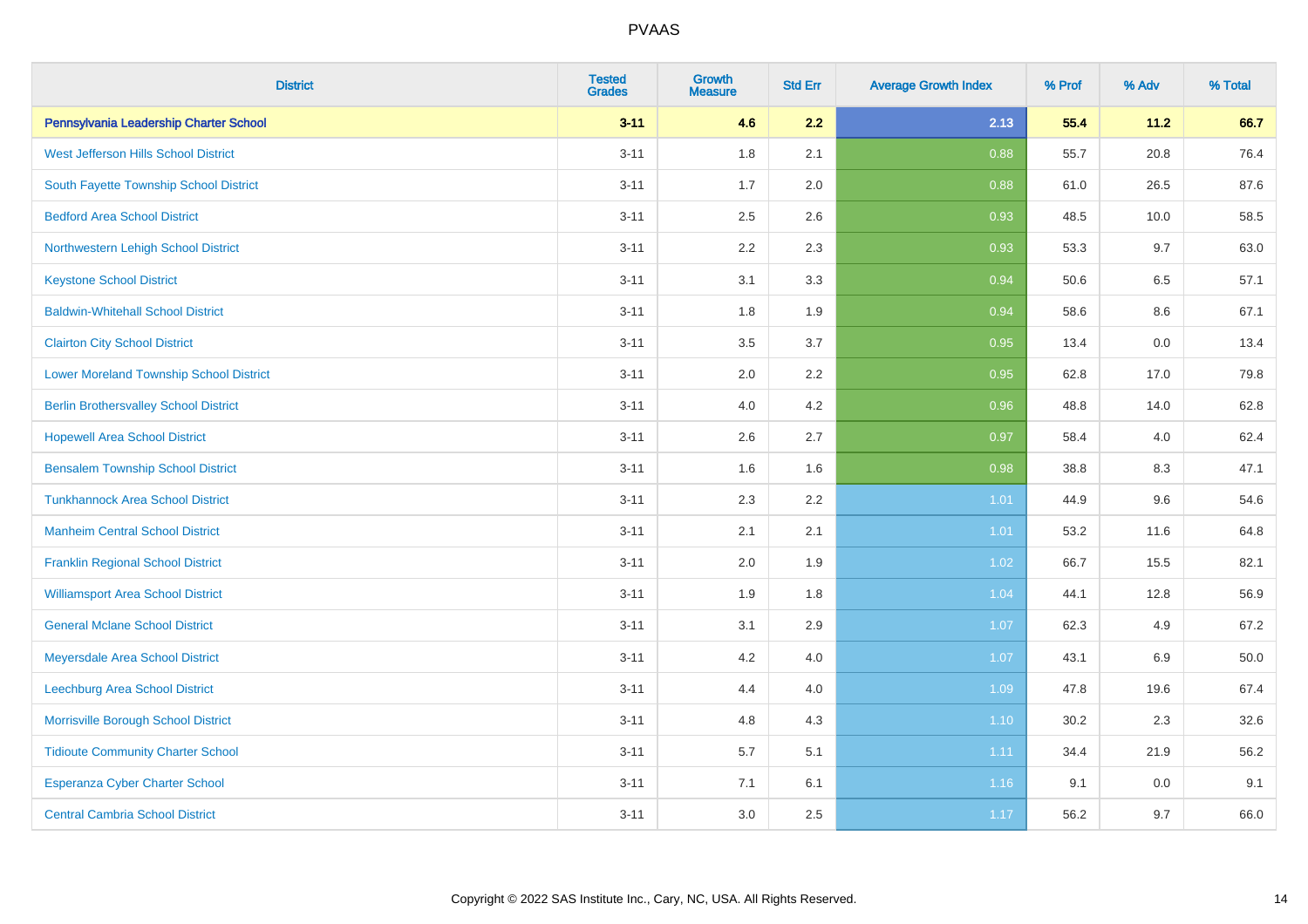| <b>District</b>                           | <b>Tested</b><br><b>Grades</b> | Growth<br><b>Measure</b> | <b>Std Err</b> | <b>Average Growth Index</b> | % Prof | % Adv | % Total |
|-------------------------------------------|--------------------------------|--------------------------|----------------|-----------------------------|--------|-------|---------|
| Pennsylvania Leadership Charter School    | $3 - 11$                       | 4.6                      | 2.2            | 2.13                        | 55.4   | 11.2  | 66.7    |
| <b>Port Allegany School District</b>      | $3 - 11$                       | 4.4                      | 3.6            | 1.21                        | 28.1   | 9.4   | 37.5    |
| <b>Halifax Area School District</b>       | $3 - 11$                       | 4.7                      | 3.9            | 1.22                        | 61.5   | 9.6   | 71.2    |
| <b>Line Mountain School District</b>      | $3 - 11$                       | 4.1                      | 3.2            | 1.27                        | 52.9   | 9.2   | 62.1    |
| <b>Fairview School District</b>           | $3 - 11$                       | 3.4                      | 2.6            | 1.32                        | 57.2   | 17.6  | 74.8    |
| <b>Spring Cove School District</b>        | $3 - 11$                       | 3.4                      | 2.5            | 1.33                        | 47.8   | 12.7  | 60.4    |
| <b>Ligonier Valley School District</b>    | $3 - 11$                       | 4.2                      | 3.1            | 1.34                        | 59.1   | 10.3  | 69.5    |
| <b>Pottsgrove School District</b>         | $3 - 11$                       | 2.8                      | 2.0            | 1.35                        | 44.0   | 10.0  | 53.9    |
| <b>Methacton School District</b>          | $3 - 11$                       | 2.5                      | 1.7            | 1.43                        | 62.5   | 16.4  | 79.0    |
| <b>Towanda Area School District</b>       | $3 - 11$                       | 4.0                      | 2.8            | 1.44                        | 39.4   | 6.6   | 46.0    |
| <b>Punxsutawney Area School District</b>  | $3 - 11$                       | 4.2                      | 2.9            | 1.45                        | 55.0   | 5.5   | 60.6    |
| <b>Everett Area School District</b>       | $3 - 11$                       | 5.0                      | 3.4            | 1.47                        | 60.5   | 1.3   | 61.8    |
| <b>New Brighton Area School District</b>  | $3 - 11$                       | 4.6                      | 3.1            | 1.47                        | 60.9   | 5.8   | 66.7    |
| <b>Burrell School District</b>            | $3 - 11$                       | 4.5                      | 3.1            | 1.48                        | 58.5   | 13.8  | 72.3    |
| <b>Warrior Run School District</b>        | $3 - 11$                       | 4.6                      | $3.0\,$        | 1.51                        | 40.9   | 8.1   | 49.0    |
| <b>Armstrong School District</b>          | $3 - 11$                       | 2.6                      | 1.7            | 1.53                        | 51.5   | 6.1   | 57.6    |
| <b>Pleasant Valley School District</b>    | $3 - 11$                       | 3.1                      | 2.0            | 1.57                        | 57.2   | 5.5   | 62.8    |
| Millersburg Area School District          | $3 - 11$                       | 6.2                      | 3.8            | 1.63                        | 51.8   | 7.4   | 59.3    |
| <b>Conrad Weiser Area School District</b> | $3 - 11$                       | 3.6                      | 2.2            | 1.63                        | 52.1   | 2.1   | 54.2    |
| <b>Central Bucks School District</b>      | $3 - 11$                       | 1.6                      | 0.9            | 1.66                        | 63.0   | 16.8  | 79.8    |
| <b>Reach Cyber Charter School</b>         | $3 - 11$                       | 8.1                      | 4.7            | 1.72                        | 42.4   | 4.6   | 47.0    |
| <b>Northgate School District</b>          | $3 - 11$                       | 6.3                      | 3.6            | 1.73                        | 53.3   | 16.7  | 70.0    |
| <b>Bentworth School District</b>          | $3 - 11$                       | 5.7                      | 3.2            | 1.75                        | 44.2   | 19.5  | 63.6    |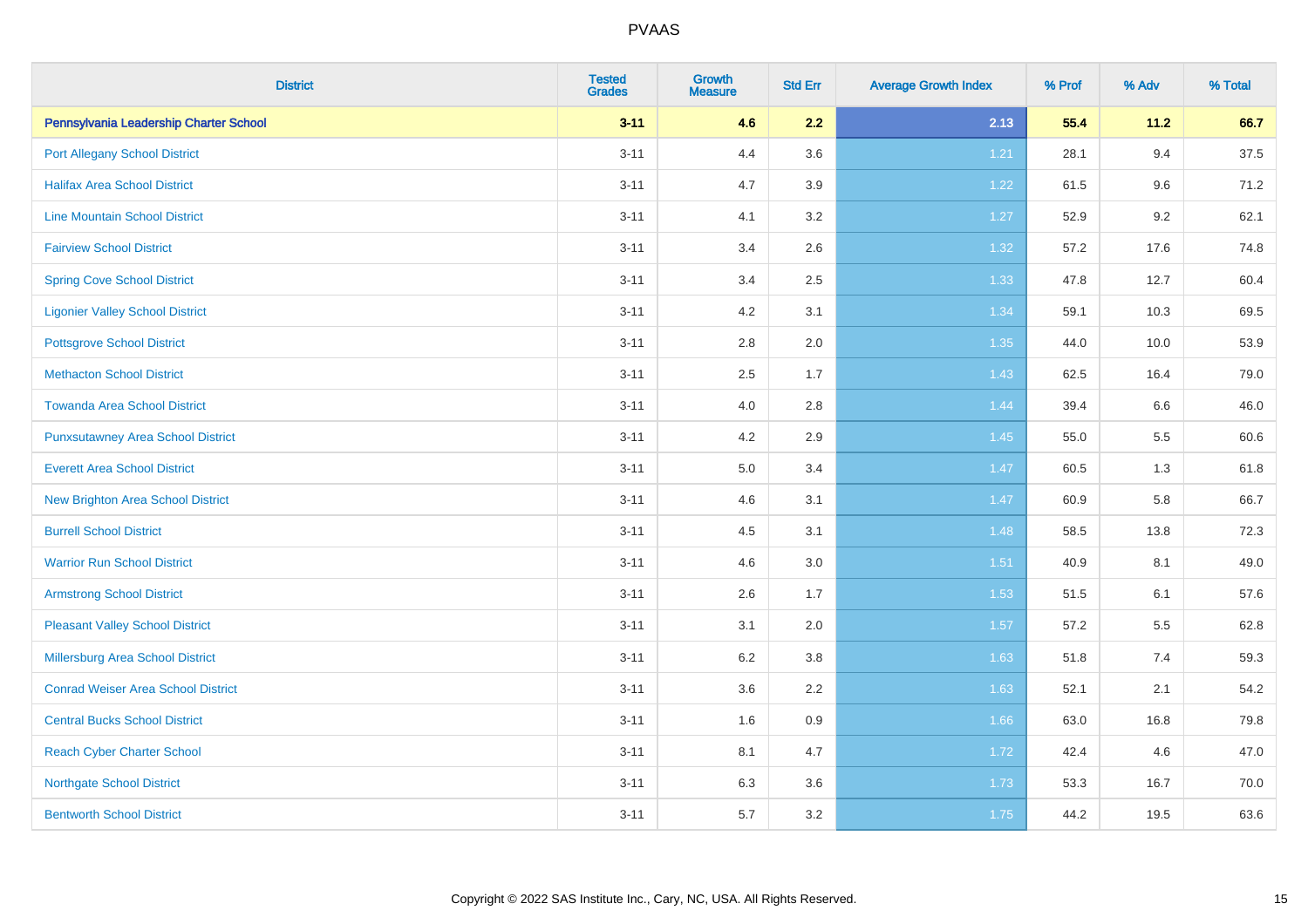| <b>District</b>                                  | <b>Tested</b><br><b>Grades</b> | <b>Growth</b><br><b>Measure</b> | <b>Std Err</b> | <b>Average Growth Index</b> | % Prof | % Adv   | % Total |
|--------------------------------------------------|--------------------------------|---------------------------------|----------------|-----------------------------|--------|---------|---------|
| Pennsylvania Leadership Charter School           | $3 - 11$                       | 4.6                             | 2.2            | 2.13                        | 55.4   | 11.2    | 66.7    |
| <b>Salisbury Township School District</b>        | $3 - 11$                       | 6.3                             | 3.6            | $1.77$                      | 46.2   | 6.6     | 52.8    |
| <b>York Academy Regional Charter School</b>      | $3 - 11$                       | 9.0                             | 5.0            | 1.79                        | 55.2   | 0.0     | 55.2    |
| <b>Laurel Highlands School District</b>          | $3 - 11$                       | 4.3                             | 2.4            | 1.81                        | 44.9   | 9.6     | 54.5    |
| <b>Hanover Public School District</b>            | $3 - 11$                       | 5.2                             | 2.8            | 1.83                        | 52.2   | 14.4    | 66.7    |
| <b>Blacklick Valley School District</b>          | $3 - 11$                       | 8.0                             | 4.3            | 1.85                        | 34.1   | $0.0\,$ | 34.1    |
| <b>Uniontown Area School District</b>            | $3 - 11$                       | $6.0\,$                         | 3.2            | 1.87                        | 62.4   | 5.9     | 68.2    |
| <b>Sharon City School District</b>               | $3 - 11$                       | 4.9                             | 2.6            | 1.87                        | 48.2   | 5.3     | 53.4    |
| <b>Steel Valley School District</b>              | $3 - 11$                       | 6.5                             | 3.4            | 1.89                        | 50.7   | 5.6     | 56.3    |
| <b>Western Wayne School District</b>             | $3 - 11$                       | 5.6                             | 2.9            | 1.93                        | 41.3   | 17.4    | 58.7    |
| <b>Blackhawk School District</b>                 | $3 - 11$                       | 4.7                             | 2.3            | 2.01                        | 55.8   | 8.8     | 64.6    |
| <b>Millcreek Township School District</b>        | $3 - 11$                       | 3.1                             | 1.5            | 2.06                        | 55.6   | 14.2    | 69.7    |
| <b>Coudersport Area School District</b>          | $3 - 11$                       | 7.7                             | 3.7            | 2.06                        | 55.7   | 8.2     | 63.9    |
| <b>Keystone Oaks School District</b>             | $3 - 11$                       | $5.5\,$                         | 2.6            | 2.07                        | 53.2   | 12.1    | 65.4    |
| Community Academy Of Philadelphia Charter School | $3 - 11$                       | 5.8                             | 2.7            | 2.12                        | 26.7   | 0.9     | 27.6    |
| Pennsylvania Leadership Charter School           | $3 - 11$                       | 4.6                             | 2.2            | 2.13                        | 55.4   | 11.2    | 66.7    |
| <b>Allegheny Valley School District</b>          | $3 - 11$                       | 8.5                             | 3.9            | 2.17                        | 53.1   | 12.2    | 65.3    |
| <b>Carlynton School District</b>                 | $3 - 11$                       | 7.3                             | 3.3            | 2.22                        | 41.0   | 10.5    | 51.6    |
| <b>Agora Cyber Charter School</b>                | $3 - 11$                       | 5.8                             | 2.6            | 2.28                        | 42.8   | 6.6     | 49.4    |
| <b>Wilson Area School District</b>               | $3 - 11$                       | 6.0                             | 2.6            | 2.30                        | 48.7   | 8.5     | 57.2    |
| <b>Brookville Area School District</b>           | $3 - 11$                       | 6.9                             | 3.0            | 2.30                        | 55.2   | 15.6    | 70.8    |
| <b>Richland School District</b>                  | $3 - 11$                       | 6.7                             | 2.9            | 2.33                        | 62.2   | 19.2    | 81.4    |
| <b>Governor Mifflin School District</b>          | $3 - 11$                       | 4.1                             | 1.8            | 2.33                        | 42.5   | 7.2     | 49.7    |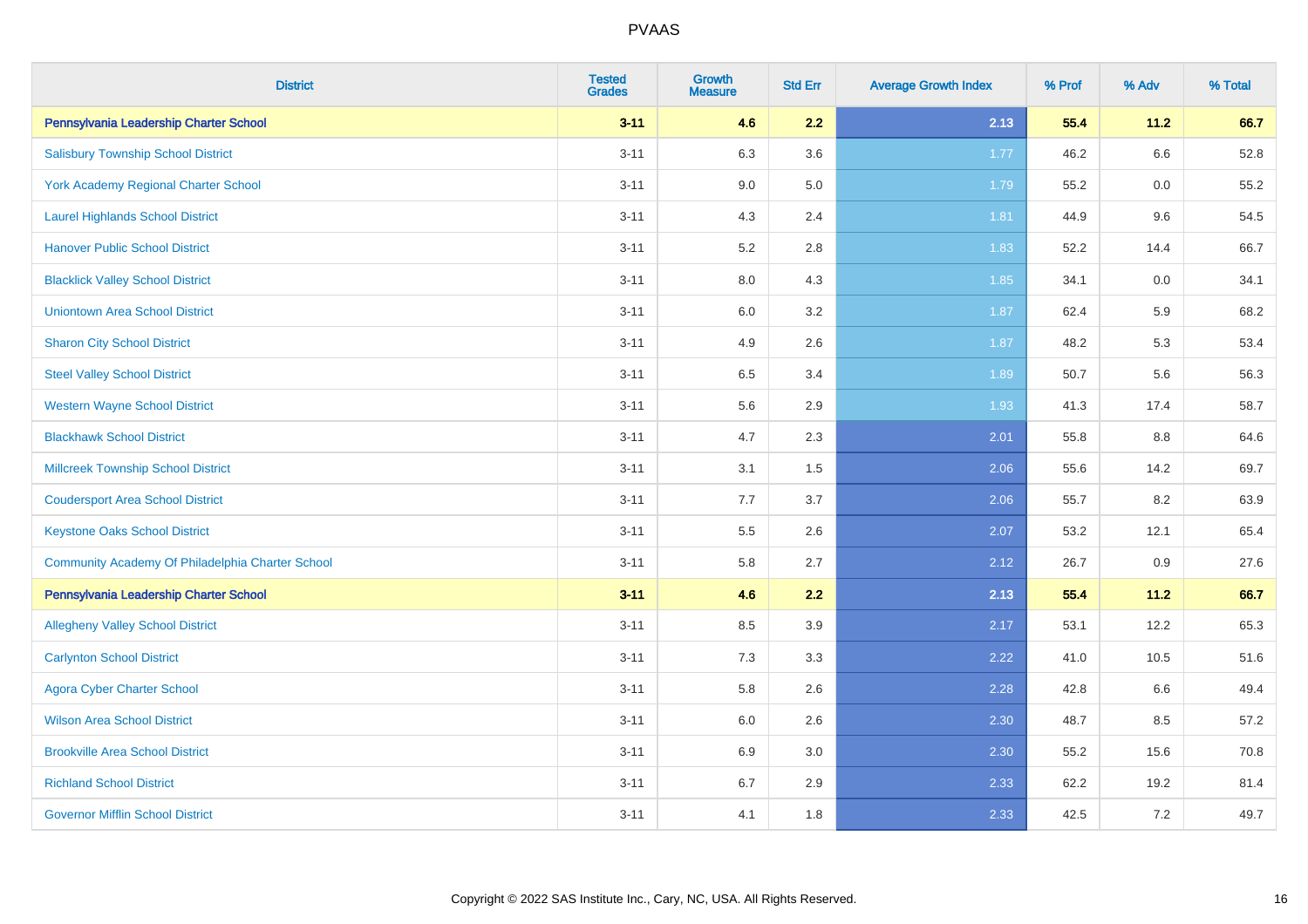| <b>District</b>                             | <b>Tested</b><br><b>Grades</b> | <b>Growth</b><br><b>Measure</b> | <b>Std Err</b> | <b>Average Growth Index</b> | % Prof | % Adv | % Total |
|---------------------------------------------|--------------------------------|---------------------------------|----------------|-----------------------------|--------|-------|---------|
| Pennsylvania Leadership Charter School      | $3 - 11$                       | 4.6                             | 2.2            | 2.13                        | 55.4   | 11.2  | 66.7    |
| <b>Franklin Area School District</b>        | $3 - 11$                       | 6.6                             | 2.8            | 2.34                        | 48.2   | 4.5   | 52.7    |
| <b>Hampton Township School District</b>     | $3 - 11$                       | 5.1                             | 2.2            | 2.35                        | 54.0   | 28.2  | 82.2    |
| <b>New Foundations Charter School</b>       | $3 - 11$                       | 5.4                             | 2.2            | 2.41                        | 47.2   | 2.5   | 49.8    |
| <b>Wattsburg Area School District</b>       | $3 - 11$                       | 6.5                             | 2.7            | 2.43                        | 42.7   | 7.6   | 50.3    |
| <b>Belle Vernon Area School District</b>    | $3 - 11$                       | 6.5                             | 2.6            | 2.44                        | 55.6   | 11.1  | 66.7    |
| <b>Wilmington Area School District</b>      | $3 - 11$                       | 7.5                             | 3.0            | 2.48                        | 55.1   | 5.1   | 60.2    |
| <b>Shenandoah Valley School District</b>    | $3 - 11$                       | 9.7                             | 3.9            | 2.49                        | 28.3   | 5.0   | 33.3    |
| Northampton Area School District            | $3 - 11$                       | 4.0                             | 1.6            | 2.51                        | 52.3   | 10.8  | 63.1    |
| <b>Clarion Area School District</b>         | $3 - 11$                       | 10.3                            | 4.1            | 2.51                        | 45.4   | 14.6  | 60.0    |
| Renaissance Academy Charter School          | $3 - 11$                       | 8.3                             | 3.3            | 2.54                        | 45.6   | 22.8  | 68.4    |
| New Hope-Solebury School District           | $3 - 11$                       | $7.5\,$                         | 2.9            | 2.57                        | 68.2   | 22.7  | 90.9    |
| <b>Penncrest School District</b>            | $3 - 11$                       | 5.7                             | 2.2            | 2.57                        | 47.2   | 7.1   | 54.3    |
| <b>Kennett Consolidated School District</b> | $3 - 11$                       | 4.8                             | 1.8            | 2.61                        | 52.5   | 10.7  | 63.2    |
| <b>Spring Grove Area School District</b>    | $3 - 11$                       | 5.6                             | 2.1            | 2.68                        | 55.1   | 15.0  | 70.1    |
| <b>Homer-Center School District</b>         | $3 - 11$                       | 9.7                             | 3.6            | 2.70                        | 45.1   | 17.2  | 62.3    |
| <b>Warwick School District</b>              | $3 - 11$                       | 5.2                             | 1.9            | 2.76                        | 46.4   | 17.0  | 63.3    |
| <b>Peters Township School District</b>      | $3 - 11$                       | 5.0                             | 1.8            | 2.76                        | 59.8   | 26.1  | 85.9    |
| <b>Jenkintown School District</b>           | $3 - 11$                       | 12.5                            | 4.4            | 2.84                        | 54.6   | 29.6  | 84.1    |
| <b>Stroudsburg Area School District</b>     | $3 - 11$                       | 5.5                             | 1.9            | 2.88                        | 48.1   | 4.2   | 52.3    |
| <b>Hollidaysburg Area School District</b>   | $3 - 11$                       | 6.0                             | 2.1            | 2.88                        | 57.1   | 12.3  | 69.4    |
| Palmyra Area School District                | $3 - 11$                       | 5.6                             | 1.9            | 2.96                        | 56.4   | 15.6  | 72.0    |
| Montgomery Area School District             | $3 - 11$                       | 10.7                            | 3.6            | 2.96                        | 48.7   | 12.4  | 61.1    |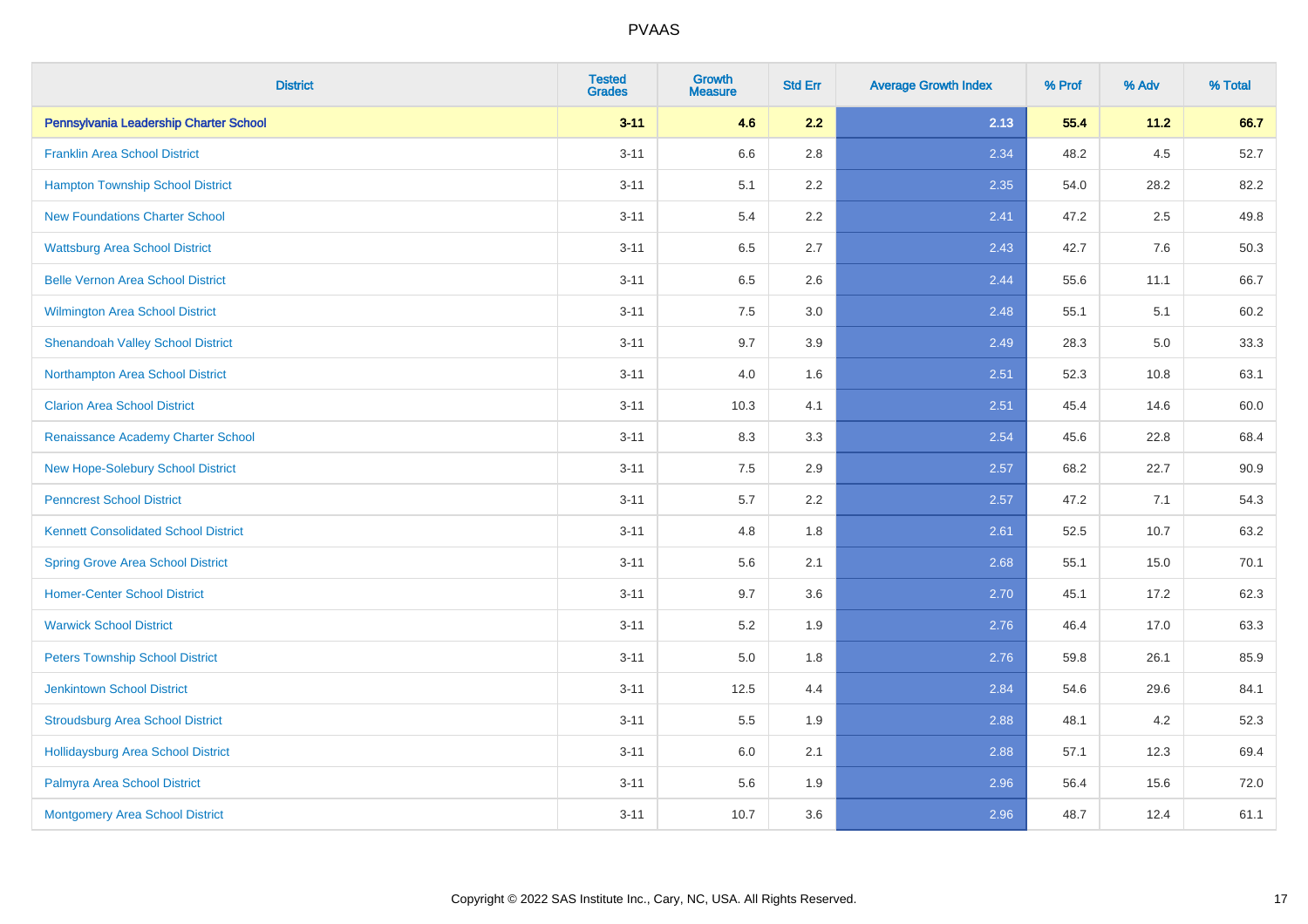| <b>District</b>                                | <b>Tested</b><br><b>Grades</b> | Growth<br><b>Measure</b> | <b>Std Err</b> | <b>Average Growth Index</b> | % Prof | % Adv   | % Total  |
|------------------------------------------------|--------------------------------|--------------------------|----------------|-----------------------------|--------|---------|----------|
| Pennsylvania Leadership Charter School         | $3 - 11$                       | 4.6                      | 2.2            | 2.13                        | 55.4   | 11.2    | 66.7     |
| <b>Neshaminy School District</b>               | $3 - 11$                       | 4.0                      | 1.3            | 3.02                        | 58.7   | 9.5     | 68.2     |
| Northeastern York School District              | $3 - 11$                       | 5.9                      | 2.0            | 3.03                        | 51.1   | 16.6    | 67.6     |
| <b>Northern Cambria School District</b>        | $3 - 11$                       | 10.0                     | 3.3            | 3.04                        | 47.4   | 5.1     | 52.6     |
| Saint Marys Area School District               | $3 - 11$                       | 7.8                      | 2.6            | 3.04                        | 57.0   | 8.2     | 65.2     |
| <b>Connellsville Area School District</b>      | $3 - 11$                       | 6.1                      | 2.0            | 3.05                        | 45.4   | $7.8\,$ | 53.2     |
| <b>Ephrata Area School District</b>            | $3 - 11$                       | 5.6                      | 1.8            | 3.12                        | 54.7   | 9.5     | 64.2     |
| <b>Avon Grove Charter School</b>               | $3 - 11$                       | 9.0                      | 2.9            | 3.13                        | 58.8   | 16.7    | 75.5     |
| <b>Bethel Park School District</b>             | $3 - 11$                       | 5.6                      | 1.8            | 3.18                        | 65.3   | 18.6    | 83.9     |
| <b>Jamestown Area School District</b>          | $3 - 11$                       | 13.5                     | 4.2            | 3.19                        | 64.4   | 13.3    | 77.8     |
| <b>Sayre Area School District</b>              | $3 - 11$                       | 11.2                     | 3.5            | 3.20                        | 52.2   | 7.5     | 59.7     |
| <b>Wayne Highlands School District</b>         | $3 - 11$                       | 7.8                      | 2.4            | 3.23                        | 52.3   | 13.1    | 65.4     |
| <b>East Penn School District</b>               | $3 - 11$                       | 4.1                      | 1.3            | 3.27                        | 55.8   | 11.5    | 67.3     |
| Mechanicsburg Area School District             | $3 - 11$                       | 5.9                      | 1.8            | 3.29                        | 57.2   | 13.7    | 70.9     |
| <b>Central Dauphin School District</b>         | $3 - 11$                       | 4.4                      | 1.3            | 3.32                        | 53.3   | 7.4     | 60.7     |
| <b>Mastery Charter School - Hardy Williams</b> | $3 - 11$                       | 11.4                     | 3.4            | 3.33                        | 44.3   | 5.7     | $50.0\,$ |
| Pennsylvania Virtual Charter School            | $3 - 11$                       | 11.8                     | 3.5            | 3.37                        | 56.5   | 11.1    | 67.6     |
| <b>School Lane Charter School</b>              | $3 - 11$                       | 12.4                     | 3.6            | 3.43                        | 59.1   | 9.8     | 68.9     |
| <b>Whitehall-Coplay School District</b>        | $3 - 11$                       | 6.1                      | 1.8            | 3.45                        | 49.3   | 7.4     | 56.6     |
| Hamburg Area School District                   | $3 - 11$                       | 8.9                      | 2.5            | 3.63                        | 43.5   | 8.2     | 51.7     |
| <b>Eastern York School District</b>            | $3 - 11$                       | 9.6                      | 2.6            | 3.71                        | 56.3   | 12.6    | 68.9     |
| <b>Midd-West School District</b>               | $3 - 11$                       | 10.3                     | 2.7            | 3.80                        | 58.0   | 13.4    | 71.4     |
| <b>Octorara Area School District</b>           | $3 - 11$                       | 9.1                      | 2.4            | 3.82                        | 52.1   | 8.5     | 60.6     |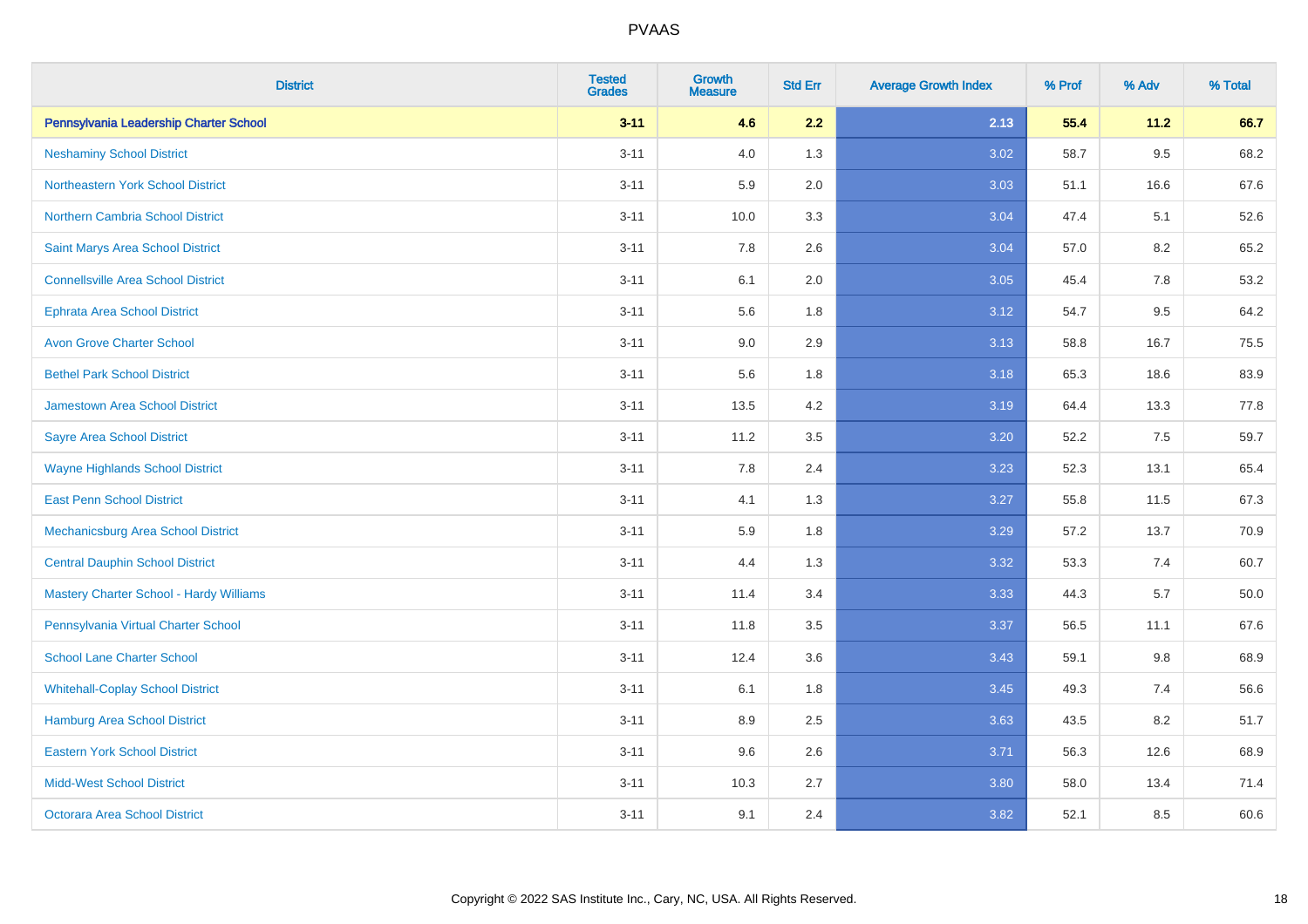| <b>District</b>                               | <b>Tested</b><br><b>Grades</b> | <b>Growth</b><br><b>Measure</b> | <b>Std Err</b> | <b>Average Growth Index</b> | % Prof | % Adv | % Total |
|-----------------------------------------------|--------------------------------|---------------------------------|----------------|-----------------------------|--------|-------|---------|
| Pennsylvania Leadership Charter School        | $3 - 11$                       | 4.6                             | 2.2            | 2.13                        | 55.4   | 11.2  | 66.7    |
| Eastern Lebanon County School District        | $3 - 11$                       | 8.6                             | 2.2            | 3.84                        | 48.8   | 11.4  | 60.3    |
| <b>Lake-Lehman School District</b>            | $3 - 11$                       | 10.8                            | 2.7            | 3.93                        | 55.3   | 7.9   | 63.2    |
| <b>Greenwood School District</b>              | $3 - 11$                       | 15.9                            | 3.9            | 4.11                        | 50.0   | 25.0  | 75.0    |
| <b>Moon Area School District</b>              | $3 - 11$                       | 8.2                             | 1.9            | 4.25                        | 58.7   | 18.5  | 77.2    |
| <b>Parkland School District</b>               | $3 - 11$                       | 5.3                             | 1.2            | 4.30                        | 58.0   | 22.3  | 80.4    |
| <b>Iroquois School District</b>               | $3 - 11$                       | 13.1                            | 3.0            | 4.35                        | 48.2   | 7.8   | 56.0    |
| <b>Spring-Ford Area School District</b>       | $3 - 11$                       | 6.0                             | 1.3            | 4.46                        | 60.8   | 16.5  | 77.4    |
| Northern Bedford County School District       | $3 - 11$                       | 16.5                            | 3.6            | 4.58                        | 51.7   | 20.0  | 71.7    |
| <b>Littlestown Area School District</b>       | $3 - 11$                       | 11.4                            | 2.5            | 4.62                        | 55.2   | 10.4  | 65.6    |
| <b>Conestoga Valley School District</b>       | $3 - 11$                       | 8.7                             | 1.8            | 4.69                        | 60.3   | 13.5  | 73.8    |
| <b>Derry Area School District</b>             | $3 - 11$                       | 13.2                            | 2.8            | 4.69                        | 60.0   | 12.5  | 72.5    |
| <b>Fort Leboeuf School District</b>           | $3 - 11$                       | 11.7                            | 2.5            | 4.73                        | 48.5   | 21.1  | 69.6    |
| <b>Shippensburg Area School District</b>      | $3 - 11$                       | 9.3                             | 1.9            | 4.84                        | 53.1   | 10.2  | 63.3    |
| <b>York Suburban School District</b>          | $3 - 11$                       | 10.1                            | 2.1            | 4.91                        | 53.5   | 27.8  | 81.3    |
| <b>West Perry School District</b>             | $3 - 11$                       | 12.5                            | 2.5            | 4.99                        | 56.6   | 8.4   | 65.0    |
| <b>Cornwall-Lebanon School District</b>       | $3 - 11$                       | 8.3                             | 1.6            | 5.08                        | 47.2   | 8.4   | 55.6    |
| <b>Cocalico School District</b>               | $3 - 11$                       | 10.6                            | 2.0            | 5.18                        | 50.8   | 14.1  | 64.8    |
| <b>Haverford Township School District</b>     | $3 - 11$                       | 8.0                             | 1.5            | 5.27                        | 53.0   | 25.5  | 78.6    |
| Fox Chapel Area School District               | $3 - 11$                       | 9.8                             | 1.8            | 5.36                        | 56.6   | 28.6  | 85.2    |
| <b>Mifflin County School District</b>         | $3 - 11$                       | 9.1                             | 1.7            | 5.49                        | 47.1   | 6.7   | 53.8    |
| <b>Unionville-Chadds Ford School District</b> | $3 - 11$                       | 17.1                            | 3.1            | 5.51                        | 68.1   | 13.2  | 81.3    |
| <b>Mountain View School District</b>          | $3 - 11$                       | 20.9                            | 3.5            | 5.91                        | 57.8   | 20.3  | 78.1    |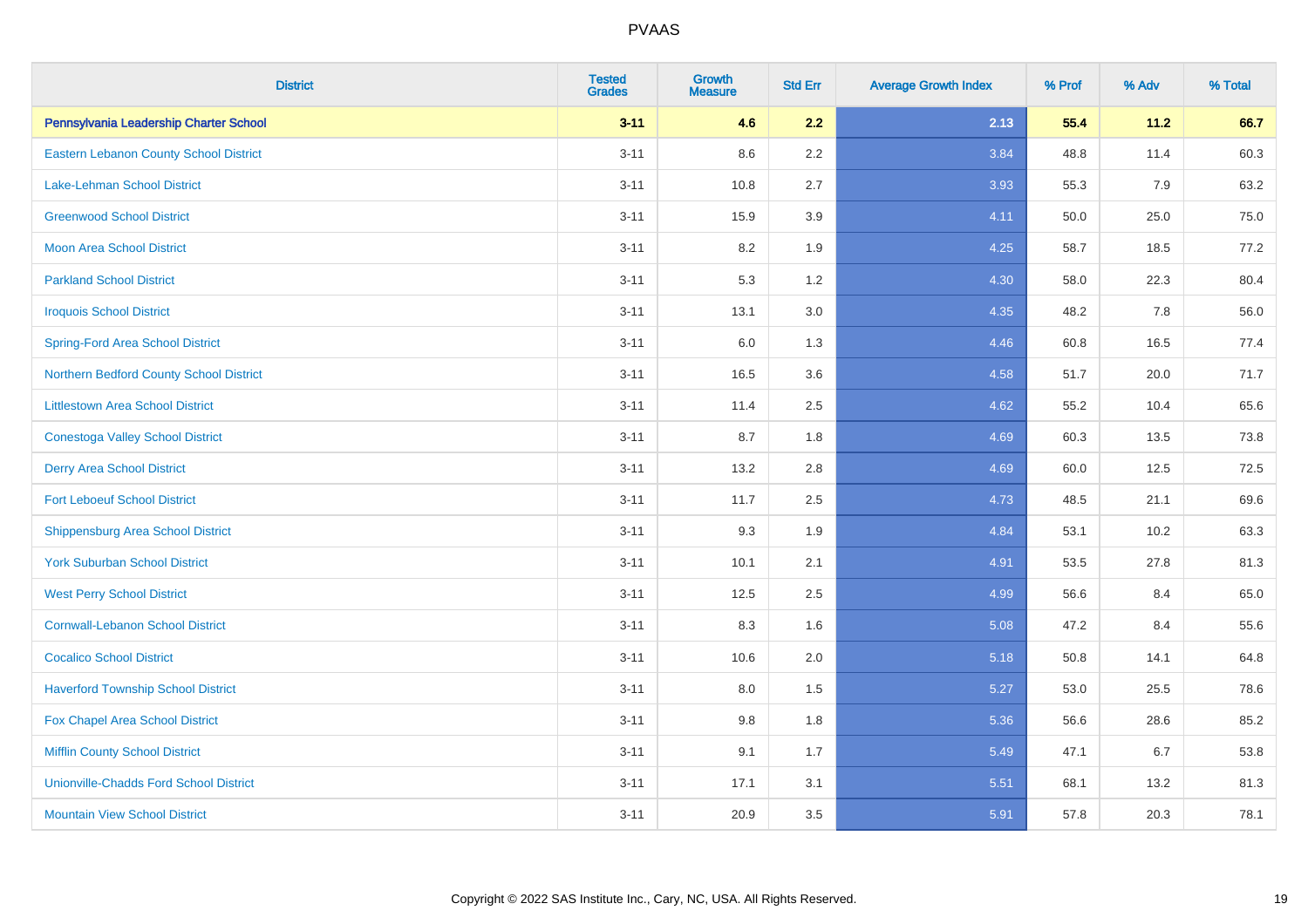| <b>District</b>                          | <b>Tested</b><br><b>Grades</b> | <b>Growth</b><br><b>Measure</b> | <b>Std Err</b> | <b>Average Growth Index</b> | % Prof | % Adv | % Total |
|------------------------------------------|--------------------------------|---------------------------------|----------------|-----------------------------|--------|-------|---------|
| Pennsylvania Leadership Charter School   | $3 - 11$                       | 4.6                             | 2.2            | 2.13                        | 55.4   | 11.2  | 66.7    |
| <b>Saucon Valley School District</b>     | $3 - 11$                       | 14.7                            | 2.5            | 5.98                        | 48.7   | 20.2  | 69.0    |
| <b>Abington Heights School District</b>  | $3 - 11$                       | 13.5                            | 2.2            | 6.27                        | 58.3   | 16.2  | 74.5    |
| <b>Pine-Richland School District</b>     | $3 - 11$                       | 11.5                            | 1.8            | 6.31                        | 60.6   | 24.4  | 85.0    |
| <b>Deer Lakes School District</b>        | $3 - 11$                       | 17.0                            | 2.7            | 6.32                        | 61.5   | 16.4  | 77.9    |
| <b>Hazleton Area School District</b>     | $3 - 11$                       | 9.6                             | 1.4            | 6.77                        | 45.0   | 7.8   | 52.9    |
| Southern York County School District     | $3 - 11$                       | 14.2                            | 2.1            | 6.91                        | 55.1   | 18.1  | 73.1    |
| <b>Delaware Valley School District</b>   | $3 - 11$                       | 12.6                            | 1.8            | 6.93                        | 55.2   | 16.2  | 71.4    |
| <b>Reading School District</b>           | $3 - 11$                       | 10.1                            | 1.4            | 7.25                        | 24.7   | 2.4   | 27.2    |
| <b>Valley View School District</b>       | $3 - 11$                       | 18.1                            | 2.4            | 7.42                        | 53.7   | 14.7  | 68.4    |
| Pennsylvania Cyber Charter School        | $3 - 11$                       | 11.6                            | 1.5            | 7.54                        | 46.3   | 5.0   | 51.3    |
| <b>Upper Merion Area School District</b> | $3 - 11$                       | 15.3                            | 2.0            | 7.62                        | 59.3   | 19.3  | 78.6    |
| <b>Council Rock School District</b>      | $3 - 11$                       | 8.9                             | 1.2            | 7.65                        | 62.8   | 16.6  | 79.4    |
| <b>Penn-Trafford School District</b>     | $3 - 11$                       | 13.4                            | 1.7            | 7.87                        | 62.3   | 21.9  | 84.2    |
| <b>Pennsbury School District</b>         | $3 - 11$                       | 11.7                            | 1.5            | 7.90                        | 60.1   | 21.3  | 81.3    |
| <b>Great Valley School District</b>      | $3 - 11$                       | 15.0                            | 1.9            | 7.98                        | 50.0   | 35.0  | 85.0    |
| Northern York County School District     | $3 - 11$                       | 15.6                            | 2.0            | 7.98                        | 57.4   | 11.5  | 68.8    |
| <b>Springfield School District</b>       | $3 - 11$                       | 13.8                            | 1.7            | 7.99                        | 60.9   | 21.5  | 82.4    |
| <b>Bethlehem Area School District</b>    | $3 - 11$                       | 9.3                             | 1.1            | 8.15                        | 44.7   | 12.0  | 56.7    |
| <b>Colonial School District</b>          | $3 - 11$                       | 14.0                            | 1.7            | 8.21                        | 60.2   | 19.6  | 79.8    |
| <b>Souderton Area School District</b>    | $3 - 11$                       | 12.4                            | 1.5            | 8.28                        | 61.7   | 15.2  | 76.9    |
| <b>North Penn School District</b>        | $3 - 11$                       | 9.1                             | 1.1            | 8.36                        | 55.8   | 17.0  | 72.8    |
| <b>Dallastown Area School District</b>   | $3 - 11$                       | 13.5                            | 1.5            | 8.84                        | 56.0   | 17.9  | 73.8    |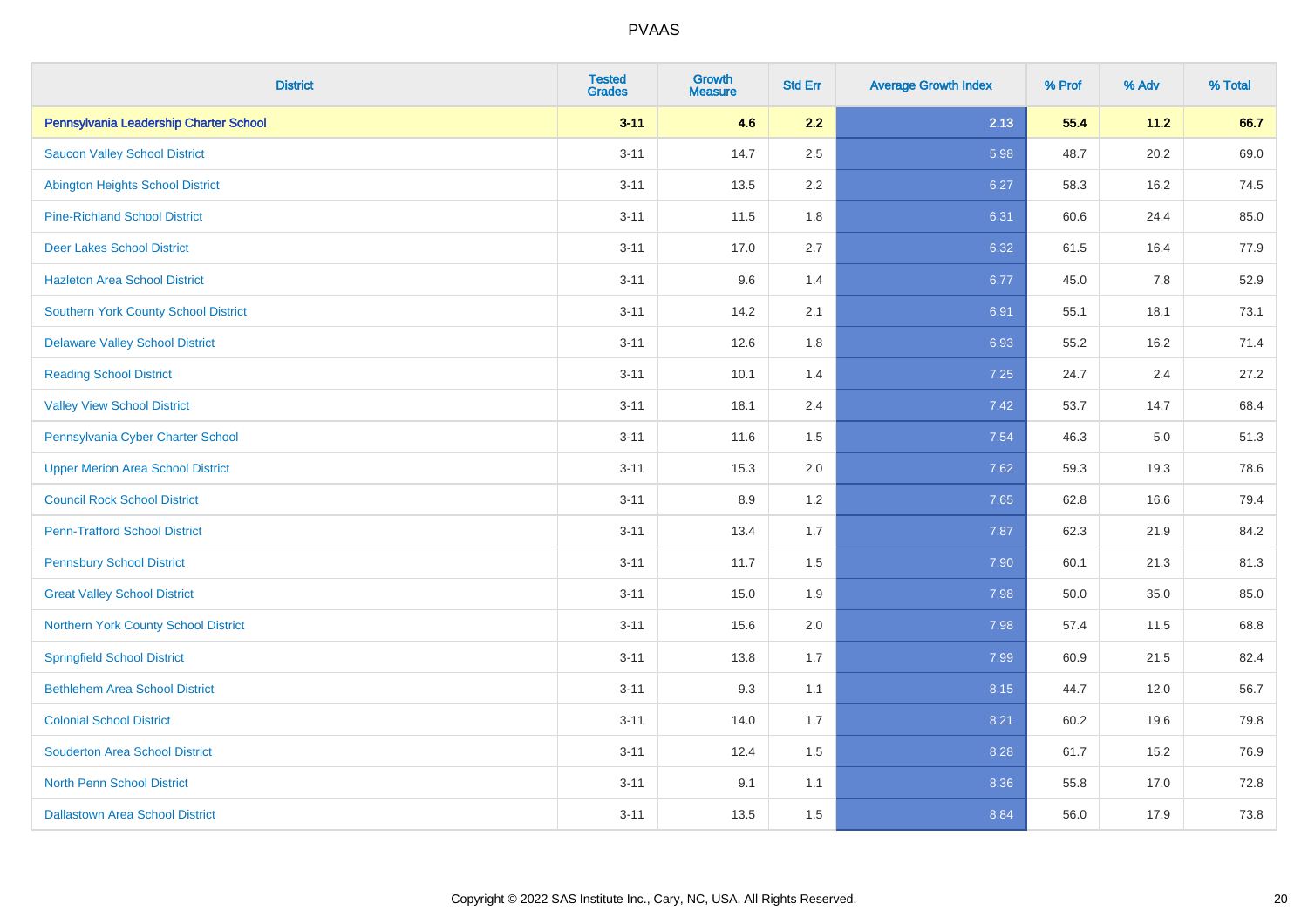| <b>District</b>                           | <b>Tested</b><br><b>Grades</b> | <b>Growth</b><br><b>Measure</b> | <b>Std Err</b> | <b>Average Growth Index</b> | % Prof | % Adv   | % Total |
|-------------------------------------------|--------------------------------|---------------------------------|----------------|-----------------------------|--------|---------|---------|
| Pennsylvania Leadership Charter School    | $3 - 11$                       | 4.6                             | 2.2            | 2.13                        | 55.4   | 11.2    | 66.7    |
| <b>Norwin School District</b>             | $3 - 11$                       | 18.0                            | 1.7            | 10.37                       | 58.5   | 27.0    | 85.4    |
| <b>West Chester Area School District</b>  | $3 - 11$                       | 12.6                            | 1.2            | 10.38                       | 66.8   | 20.2    | 87.0    |
| <b>Upper Saint Clair School District</b>  | $3 - 11$                       | 18.5                            | 1.7            | 10.65                       | 61.8   | 30.1    | 91.9    |
| Downingtown Area School District          | $3 - 11$                       | 12.1                            | 1.1            | 10.67                       | 60.0   | 23.5    | 83.6    |
| <b>Upper Perkiomen School District</b>    | $3 - 11$                       | 22.1                            | 2.1            | 10.74                       | 57.7   | 13.2    | 70.9    |
| <b>North Allegheny School District</b>    | $3 - 11$                       | 17.4                            | 1.3            | 13.52                       | 59.5   | 28.1    | 87.6    |
| <b>State College Area School District</b> | $3 - 11$                       | 20.5                            | 1.4            | 14.33                       | 58.0   | 25.9    | 84.0    |
| <b>Lower Merion School District</b>       | $3 - 11$                       | 19.0                            | 1.3            | 14.93                       | 55.6   | 29.9    | 85.5    |
| <b>York City School District</b>          | $3 - 12$                       | $-28.9$                         | 2.1            | $-13.59$                    | 6.0    | $0.3\,$ | $6.2\,$ |
| <b>Lancaster School District</b>          | $3 - 12$                       | $-15.8$                         | 1.5            | $-10.90$                    | 14.6   | 2.3     | 16.9    |
| <b>Erie City School District</b>          | $3 - 12$                       | $-14.5$                         | 1.6            | $-9.26$                     | 25.4   | 3.0     | 28.4    |
| Norristown Area School District           | $3-12$                         | $-12.8$                         | 1.6            | $-7.98$                     | 23.5   | 2.3     | 25.7    |
| <b>Tulpehocken Area School District</b>   | $3 - 12$                       | $-13.7$                         | 2.8            | $-4.81$                     | 36.7   | 2.8     | 39.4    |
| <b>Penns Manor Area School District</b>   | $3 - 12$                       | $-17.0$                         | 3.7            | $-4.52$                     | 29.7   | 3.1     | 32.8    |
| <b>Annville-Cleona School District</b>    | $3 - 12$                       | $-12.1$                         | 2.7            | $-4.46$                     | 34.9   | 7.8     | 42.6    |
| Lampeter-Strasburg School District        | $3-12$                         | $-8.6$                          | 2.0            | $-4.33$                     | 55.1   | $9.8\,$ | 64.8    |
| <b>West Mifflin Area School District</b>  | $3-12$                         | $-12.3$                         | 2.9            | $-4.22$                     | 39.7   | 10.3    | 50.0    |
| Catasauqua Area School District           | $3 - 12$                       | $-12.1$                         | 3.0            | $-4.00$                     | 36.8   | 7.6     | 44.3    |
| <b>Bradford Area School District</b>      | $3 - 12$                       | $-9.3$                          | 2.4            | $-3.87$                     | 45.8   | 8.3     | 54.2    |
| Northern Lehigh School District           | $3 - 12$                       | $-10.4$                         | 2.7            | $-3.82$                     | 28.0   | 9.3     | 37.3    |
| <b>Interboro School District</b>          | $3-12$                         | $-7.3$                          | 2.1            | $-3.43$                     | 46.6   | 4.8     | 51.4    |
| <b>Tamaqua Area School District</b>       | $3 - 12$                       | $-8.2$                          | 2.5            | $-3.24$                     | 44.5   | 1.9     | 46.4    |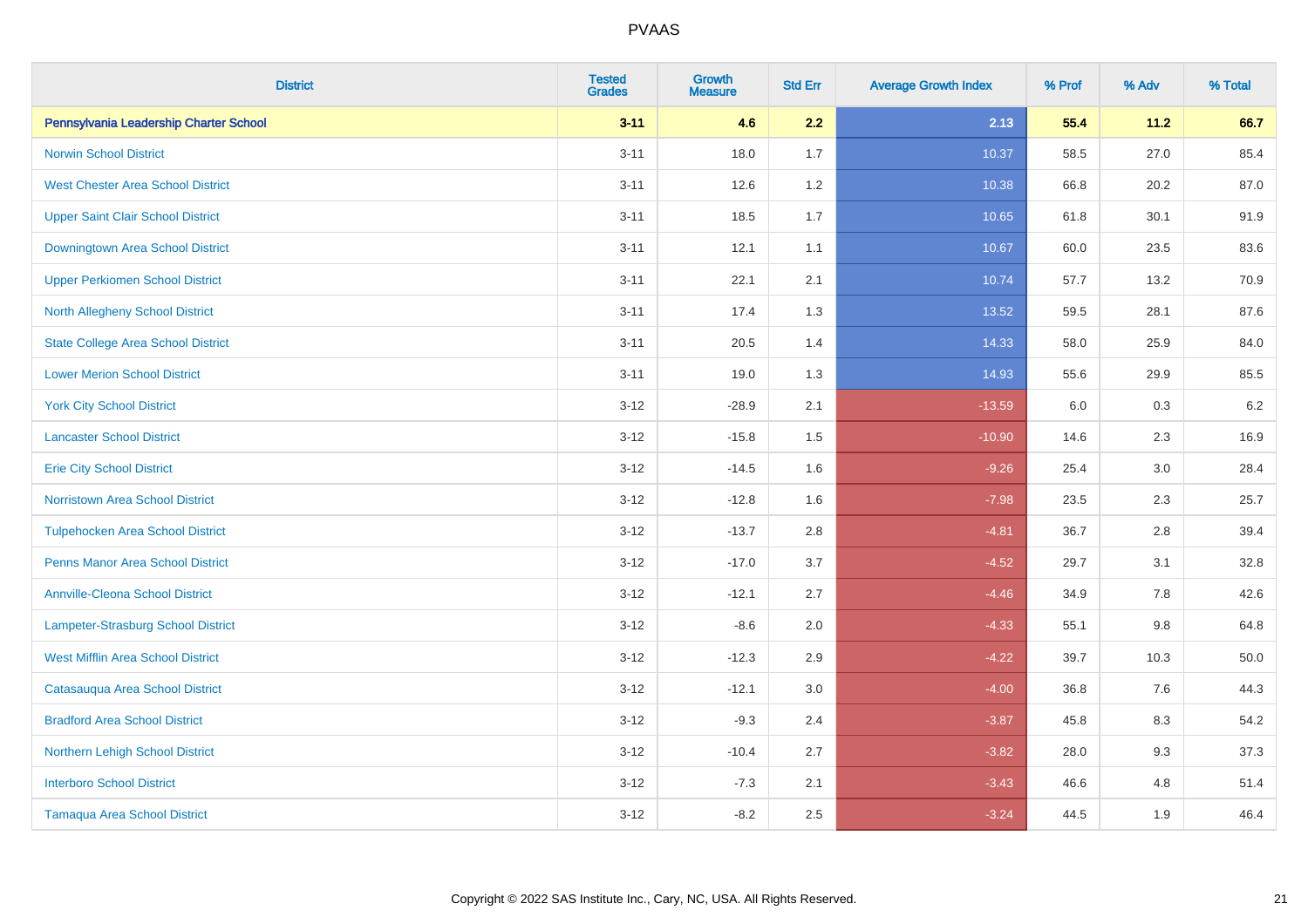| <b>District</b>                                 | <b>Tested</b><br><b>Grades</b> | <b>Growth</b><br><b>Measure</b> | <b>Std Err</b> | <b>Average Growth Index</b> | % Prof | % Adv | % Total |
|-------------------------------------------------|--------------------------------|---------------------------------|----------------|-----------------------------|--------|-------|---------|
| Pennsylvania Leadership Charter School          | $3 - 11$                       | 4.6                             | 2.2            | 2.13                        | 55.4   | 11.2  | 66.7    |
| <b>Waynesboro Area School District</b>          | $3 - 12$                       | $-6.1$                          | 1.9            | $-3.20$                     | 50.0   | 6.8   | 56.8    |
| <b>Conneaut School District</b>                 | $3 - 12$                       | $-7.5$                          | 2.6            | $-2.91$                     | 38.4   | 7.4   | 45.8    |
| <b>Easton Area School District</b>              | $3 - 12$                       | $-4.1$                          | 1.4            | $-2.91$                     | 39.9   | 4.0   | 43.9    |
| <b>Union City Area School District</b>          | $3 - 12$                       | $-10.2$                         | 3.6            | $-2.87$                     | 42.9   | 3.2   | 46.0    |
| Northern Potter School District                 | $3 - 12$                       | $-13.1$                         | 4.6            | $-2.84$                     | 37.5   | 0.0   | 37.5    |
| <b>Quakertown Community School District</b>     | $3 - 12$                       | $-4.4$                          | 1.6            | $-2.70$                     | 56.5   | 10.0  | 66.6    |
| <b>New Castle Area School District</b>          | $3 - 12$                       | $-6.4$                          | 2.4            | $-2.66$                     | 32.5   | 4.3   | 36.8    |
| Northern Tioga School District                  | $3 - 12$                       | $-7.5$                          | 2.8            | $-2.64$                     | 54.0   | 1.2   | 55.2    |
| <b>Juniata County School District</b>           | $3 - 12$                       | $-4.9$                          | 2.1            | $-2.26$                     | 38.5   | 2.9   | 41.4    |
| <b>Keystone Education Center Charter School</b> | $3 - 12$                       | $-12.9$                         | 5.9            | $-2.19$                     | 28.0   | 0.0   | 28.0    |
| Susquehanna Township School District            | $3 - 12$                       | $-5.8$                          | 2.7            | $-2.17$                     | 36.0   | 5.6   | 41.6    |
| <b>Forest City Regional School District</b>     | $3-12$                         | $-6.0$                          | $3.0\,$        | $-1.96$                     | 44.1   | 0.0   | 44.1    |
| <b>Central Columbia School District</b>         | $3 - 12$                       | $-4.8$                          | 2.6            | $-1.86$                     | 53.7   | 14.8  | 68.5    |
| <b>Brownsville Area School District</b>         | $3 - 12$                       | $-7.2$                          | 3.9            | $-1.83$                     | 34.4   | 6.1   | 40.5    |
| <b>Old Forge School District</b>                | $3 - 12$                       | $-5.9$                          | 3.4            | $-1.73$                     | 52.9   | 7.1   | 60.0    |
| <b>Twin Valley School District</b>              | $3 - 12$                       | $-3.6$                          | 2.1            | $-1.69$                     | 49.6   | 7.1   | 56.8    |
| <b>Pottstown School District</b>                | $3 - 12$                       | $-4.0$                          | 2.4            | $-1.68$                     | 29.8   | 1.2   | 31.0    |
| <b>Bristol Borough School District</b>          | $3 - 12$                       | $-4.3$                          | 3.4            | $-1.27$                     | 39.7   | 1.3   | 41.0    |
| <b>Apollo-Ridge School District</b>             | $3 - 12$                       | $-4.7$                          | 3.7            | $-1.24$                     | 50.0   | 10.0  | 60.0    |
| <b>Scranton School District</b>                 | $3 - 12$                       | $-2.9$                          | 2.4            | $-1.22$                     | 45.6   | 3.6   | 49.1    |
| <b>Chestnut Ridge School District</b>           | $3 - 12$                       | $-3.4$                          | 2.9            | $-1.17$                     | 46.6   | 5.8   | 52.4    |
| <b>Conemaugh Township Area School District</b>  | $3 - 12$                       | $-3.7$                          | 3.4            | $-1.09$                     | 53.8   | 17.6  | 71.4    |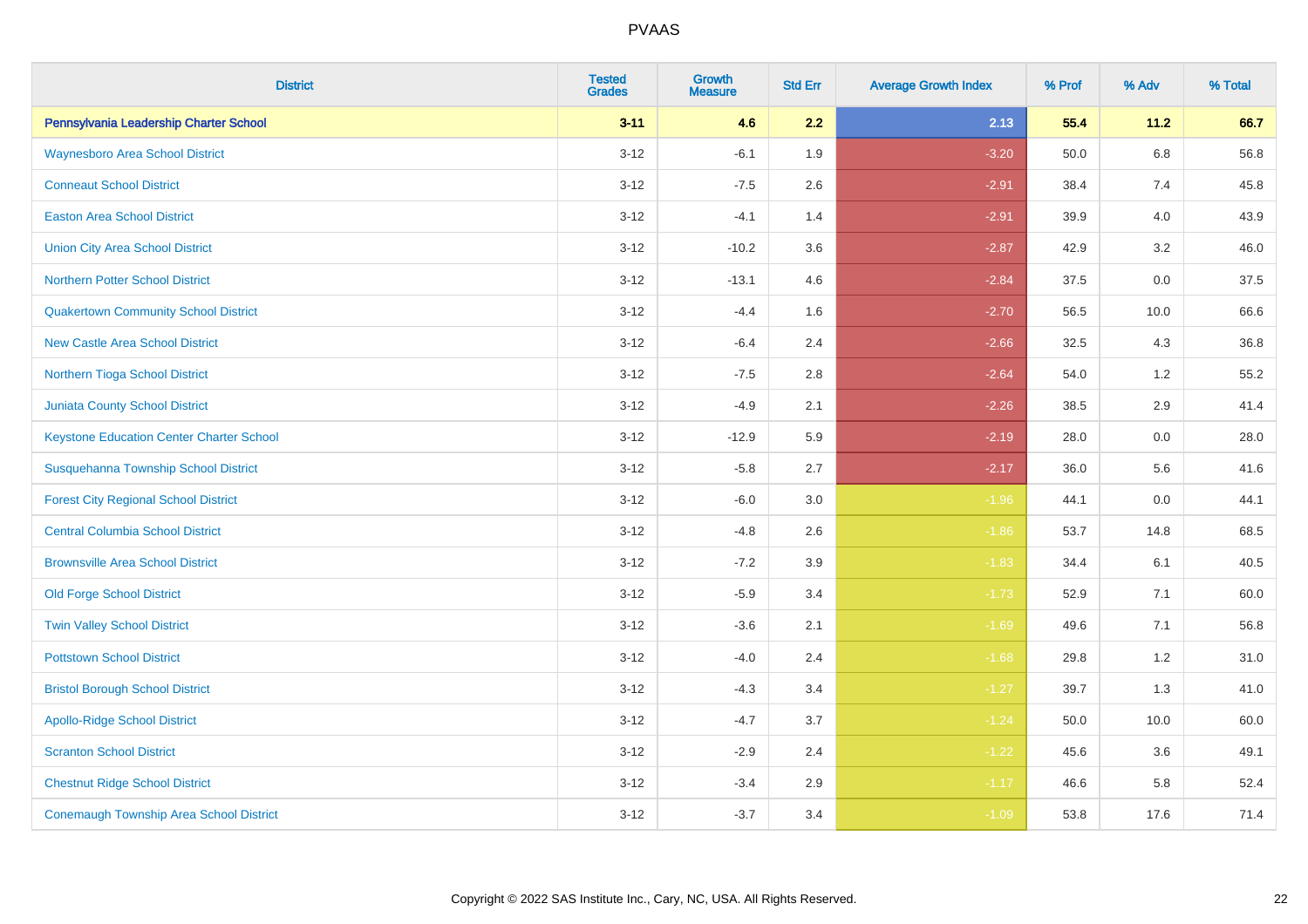| <b>District</b>                               | <b>Tested</b><br><b>Grades</b> | Growth<br><b>Measure</b> | <b>Std Err</b> | <b>Average Growth Index</b> | % Prof | % Adv | % Total |
|-----------------------------------------------|--------------------------------|--------------------------|----------------|-----------------------------|--------|-------|---------|
| Pennsylvania Leadership Charter School        | $3 - 11$                       | 4.6                      | 2.2            | 2.13                        | 55.4   | 11.2  | 66.7    |
| <b>Columbia Borough School District</b>       | $3 - 12$                       | $-3.1$                   | 3.5            | $-0.89$                     | 29.5   | 1.9   | 31.4    |
| <b>Conemaugh Valley School District</b>       | $3 - 12$                       | $-3.2$                   | 4.1            | $-0.78$                     | 48.2   | 5.6   | 53.7    |
| <b>Turkeyfoot Valley Area School District</b> | $3 - 12$                       | $-4.3$                   | 5.6            | $-0.76$                     | 22.0   | 5.1   | 27.1    |
| <b>Clarion-Limestone Area School District</b> | $3 - 12$                       | $-2.5$                   | 4.1            | $-0.60$                     | 56.8   | 6.8   | 63.6    |
| <b>Manheim Township School District</b>       | $3 - 12$                       | $-0.9$                   | 1.6            | $-0.58$                     | 53.2   | 15.5  | 68.7    |
| Elizabethtown Area School District            | $3 - 12$                       | $-0.9$                   | 1.9            | $-0.47$                     | 50.0   | 11.2  | 61.2    |
| <b>Conewago Valley School District</b>        | $3 - 12$                       | $-0.9$                   | 2.0            | $-0.45$                     | 51.7   | 9.6   | 61.3    |
| <b>Bangor Area School District</b>            | $3 - 12$                       | $-0.9$                   | 2.0            | $-0.43$                     | 44.3   | 4.7   | 49.0    |
| <b>Panther Valley School District</b>         | $3 - 12$                       | $-0.6$                   | 3.3            | $-0.19$                     | 47.9   | 4.3   | 52.1    |
| <b>Millville Area School District</b>         | $3 - 12$                       | $-0.9$                   | 4.7            | $-0.18$                     | 51.4   | 5.4   | 56.8    |
| <b>Kutztown Area School District</b>          | $3 - 12$                       | $-0.2$                   | 3.2            | $-0.05$                     | 55.4   | 13.3  | 68.7    |
| <b>Avella Area School District</b>            | $3 - 12$                       | $-0.3$                   | 4.7            | $-0.05$                     | 49.3   | 14.5  | 63.8    |
| <b>Smethport Area School District</b>         | $3 - 12$                       | 0.6                      | 3.9            | 0.15                        | 37.0   | 1.8   | 38.9    |
| <b>Wyomissing Area School District</b>        | $3 - 12$                       | $0.8\,$                  | 2.6            | 0.33                        | 55.7   | 17.6  | 73.3    |
| <b>Tussey Mountain School District</b>        | $3 - 12$                       | 1.5                      | 3.7            | 0.40                        | 38.6   | 1.8   | 40.4    |
| <b>Newport School District</b>                | $3 - 12$                       | 1.4                      | 3.5            | 0.41                        | 51.5   | 10.3  | 61.8    |
| <b>Roberto Clemente Charter School</b>        | $3 - 12$                       | 2.2                      | 4.9            | 0.45                        | 27.5   | 5.0   | 32.5    |
| <b>Purchase Line School District</b>          | $3 - 12$                       | 1.7                      | 3.5            | 0.47                        | 43.1   | 5.4   | 48.5    |
| <b>Radnor Township School District</b>        | $3 - 12$                       | 1.0                      | 2.1            | 0.50                        | 65.0   | 23.2  | 88.2    |
| <b>Union School District</b>                  | $3 - 12$                       | 2.3                      | 4.2            | 0.54                        | 32.6   | 7.0   | 39.5    |
| <b>Camp Hill School District</b>              | $3 - 12$                       | 2.3                      | 3.0            | 0.78                        | 53.6   | 17.5  | 71.1    |
| <b>North Clarion County School District</b>   | $3 - 12$                       | 3.7                      | 4.3            | 0.85                        | 67.5   | 15.0  | 82.5    |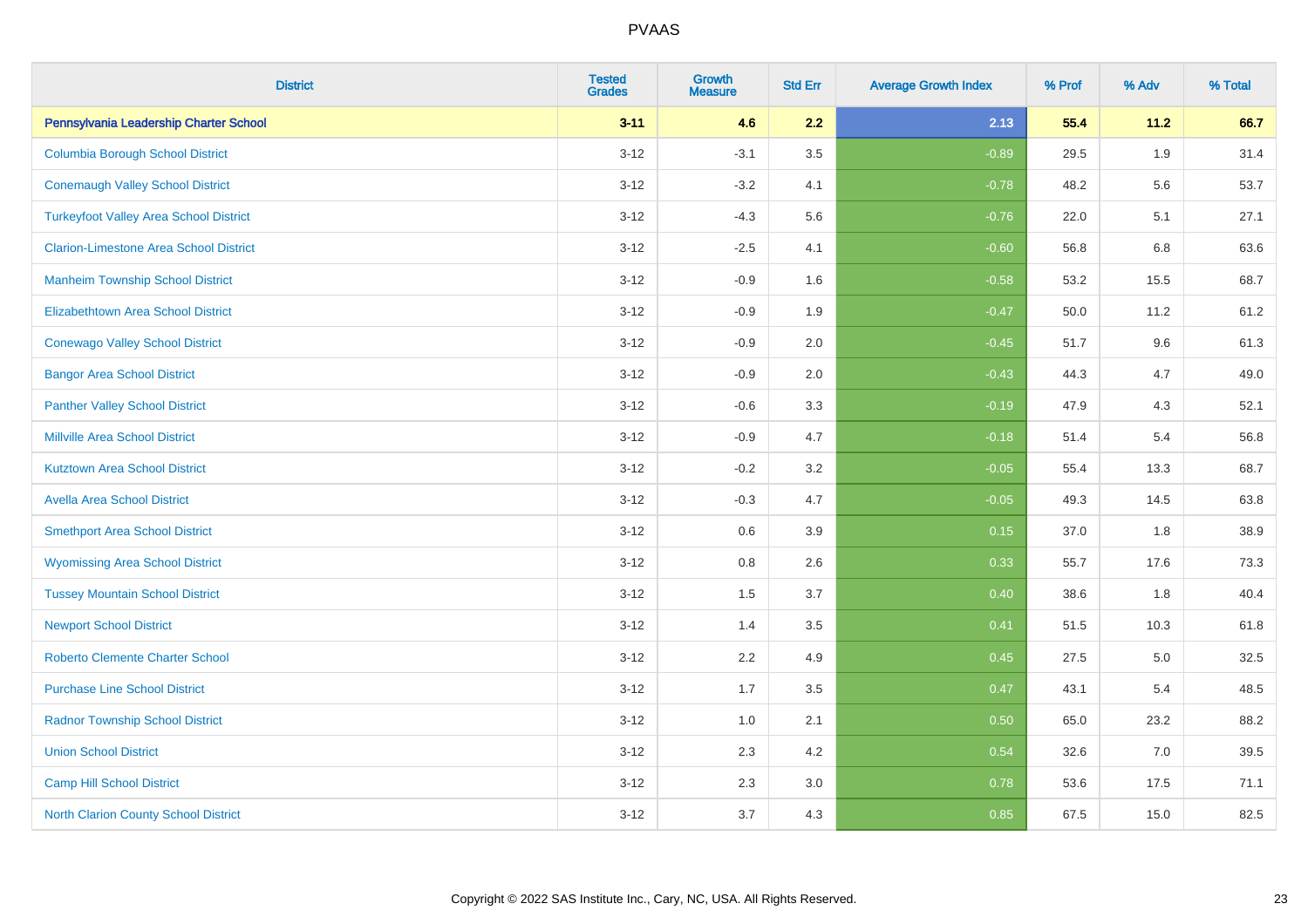| <b>District</b>                                        | <b>Tested</b><br><b>Grades</b> | <b>Growth</b><br><b>Measure</b> | <b>Std Err</b> | <b>Average Growth Index</b> | % Prof | % Adv   | % Total |
|--------------------------------------------------------|--------------------------------|---------------------------------|----------------|-----------------------------|--------|---------|---------|
| Pennsylvania Leadership Charter School                 | $3 - 11$                       | 4.6                             | 2.2            | 2.13                        | 55.4   | 11.2    | 66.7    |
| <b>Woodland Hills School District</b>                  | $3 - 12$                       | $3.2\,$                         | 2.6            | 1.22                        | 31.4   | $3.6\,$ | 35.0    |
| <b>Donegal School District</b>                         | $3 - 12$                       | 3.1                             | 2.4            | 1.29                        | 60.6   | 9.1     | 69.7    |
| <b>West York Area School District</b>                  | $3 - 12$                       | 3.2                             | 2.3            | 1.38                        | 53.8   | 4.4     | 58.2    |
| <b>Loyalsock Township School District</b>              | $3 - 12$                       | 4.2                             | 2.8            | $1.47$                      | 54.3   | 2.1     | 56.4    |
| <b>Hermitage School District</b>                       | $3 - 12$                       | 3.8                             | 2.4            | 1.60                        | 57.5   | 9.3     | 66.8    |
| <b>Oswayo Valley School District</b>                   | $3 - 12$                       | 8.5                             | 5.0            | 1.68                        | 50.0   | 16.7    | 66.7    |
| <b>Pottsville Area School District</b>                 | $3 - 12$                       | 4.4                             | 2.3            | 1.94                        | 44.8   | 5.4     | 50.2    |
| <b>West Allegheny School District</b>                  | $3 - 12$                       | 4.0                             | 2.1            | 1.96                        | 63.1   | 15.7    | 78.8    |
| Altoona Area School District                           | $3 - 12$                       | 3.3                             | 1.6            | 1.99                        | 47.7   | 8.2     | 55.9    |
| <b>Chester Charter Scholars Academy Charter School</b> | $3 - 12$                       | 8.4                             | 4.1            | 2.03                        | 23.4   | 0.0     | 23.4    |
| South Western School District                          | $3 - 12$                       | 3.9                             | 1.9            | 2.08                        | 60.2   | 8.1     | 68.3    |
| <b>Grove City Area School District</b>                 | $3 - 12$                       | 5.1                             | 2.4            | 2.09                        | 36.4   | 16.5    | 52.8    |
| <b>Eastern Lancaster County School District</b>        | $3 - 12$                       | 4.5                             | 2.2            | 2.09                        | 46.3   | 11.4    | 57.6    |
| Pennsylvania Distance Learning Charter School          | $3 - 12$                       | 9.3                             | 4.2            | 2.22                        | 42.2   | 3.1     | 45.3    |
| Lincoln Leadership Academy Charter School              | $3 - 12$                       | 14.2                            | 6.4            | 2.22                        | 23.5   | $0.0\,$ | 23.5    |
| People For People Charter School                       | $3 - 12$                       | 13.3                            | 5.5            | 2.43                        | 13.5   | 0.0     | 13.5    |
| <b>Wyalusing Area School District</b>                  | $3 - 12$                       | 8.8                             | 3.3            | 2.68                        | 54.6   | 11.7    | 66.2    |
| <b>Hempfield Area School District</b>                  | $3 - 12$                       | 4.6                             | 1.6            | 2.86                        | 53.5   | 20.1    | 73.6    |
| <b>Daniel Boone Area School District</b>               | $3 - 12$                       | 5.7                             | 2.0            | 2.88                        | 51.0   | 11.5    | 62.6    |
| <b>Dover Area School District</b>                      | $3 - 12$                       | 6.0                             | 2.1            | 2.94                        | 52.2   | 6.0     | 58.2    |
| <b>Cranberry Area School District</b>                  | $3 - 12$                       | 9.2                             | 3.0            | 3.04                        | 47.5   | 10.2    | 57.6    |
| Ambridge Area School District                          | $3 - 12$                       | 9.1                             | 2.6            | 3.46                        | 50.4   | 10.7    | 61.1    |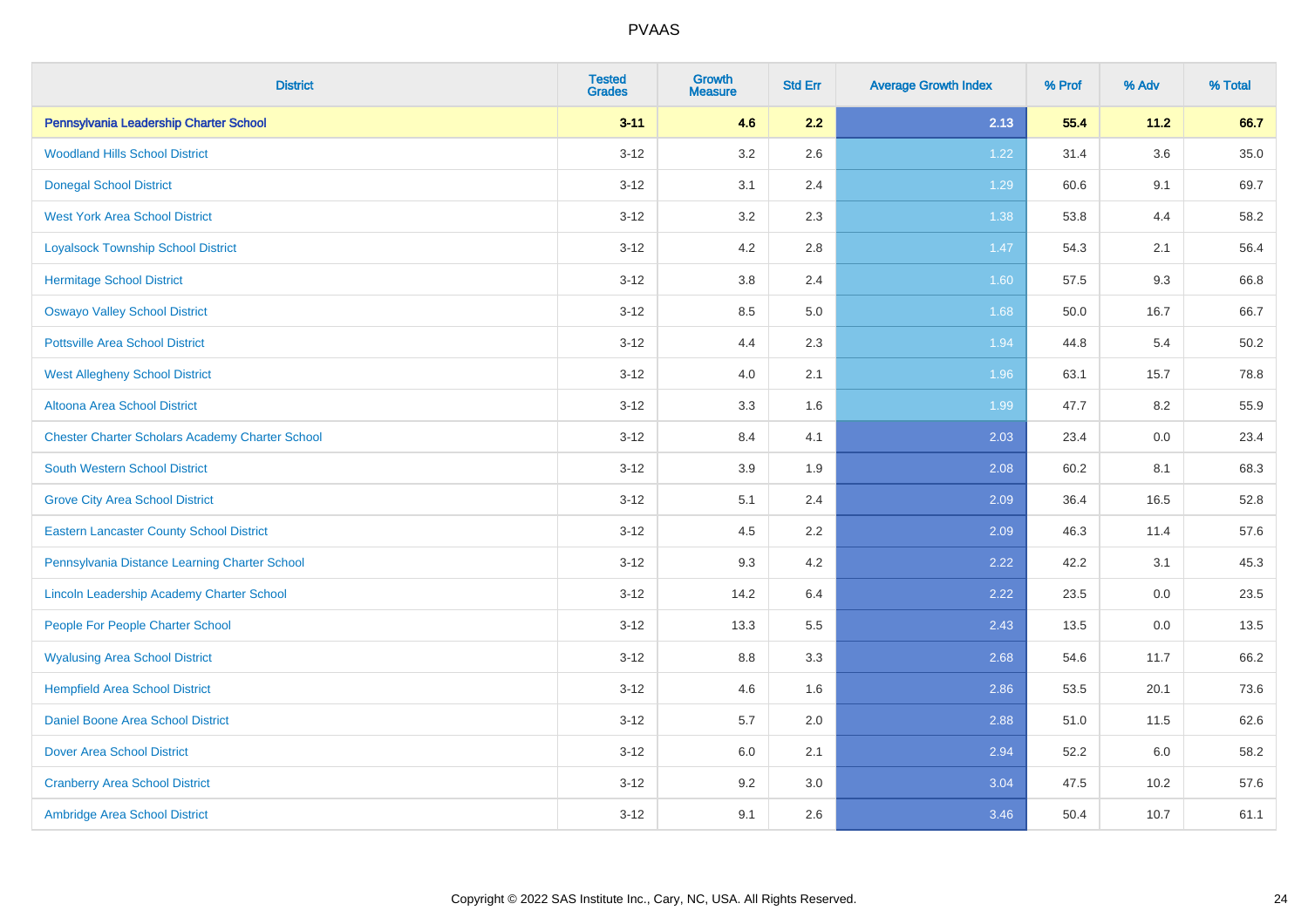| <b>District</b>                               | <b>Tested</b><br><b>Grades</b> | <b>Growth</b><br><b>Measure</b> | <b>Std Err</b> | <b>Average Growth Index</b> | % Prof | % Adv   | % Total |
|-----------------------------------------------|--------------------------------|---------------------------------|----------------|-----------------------------|--------|---------|---------|
| Pennsylvania Leadership Charter School        | $3 - 11$                       | 4.6                             | 2.2            | 2.13                        | 55.4   | 11.2    | 66.7    |
| Pen Argyl Area School District                | $3 - 12$                       | 9.2                             | 2.7            | 3.46                        | 50.0   | 12.6    | 62.6    |
| Selinsgrove Area School District              | $3 - 12$                       | 8.3                             | 2.3            | 3.54                        | 56.8   | 10.0    | 66.8    |
| <b>West Shore School District</b>             | $3 - 12$                       | 5.0                             | 1.4            | 3.59                        | 54.2   | 9.4     | 63.6    |
| <b>Mckeesport Area School District</b>        | $3 - 12$                       | 9.0                             | 2.4            | 3.72                        | 31.0   | 4.5     | 35.5    |
| <b>Allentown City School District</b>         | $3 - 12$                       | 5.3                             | 1.4            | 3.88                        | 25.3   | 2.7     | 28.0    |
| <b>William Penn School District</b>           | $3 - 12$                       | 8.3                             | 2.1            | 3.99                        | 35.6   | 3.0     | 38.7    |
| <b>Greater Nanticoke Area School District</b> | $3 - 12$                       | 11.2                            | 2.8            | 4.01                        | 38.0   | 12.4    | 50.4    |
| <b>Montoursville Area School District</b>     | $3 - 12$                       | 10.8                            | 2.5            | 4.24                        | 44.6   | 20.1    | 64.8    |
| Pocono Mountain School District               | $3 - 12$                       | 6.8                             | 1.5            | 4.62                        | 45.8   | 5.0     | 50.7    |
| <b>Upper Darby School District</b>            | $3 - 12$                       | 6.9                             | 1.5            | 4.62                        | 45.0   | 6.7     | 51.7    |
| Penns Valley Area School District             | $3 - 12$                       | 14.0                            | 2.9            | 4.80                        | 41.9   | 23.1    | 65.0    |
| <b>Wilson School District</b>                 | $3 - 12$                       | 8.8                             | 1.5            | 5.96                        | 52.6   | 14.6    | 67.2    |
| <b>Ridley School District</b>                 | $3 - 12$                       | 10.0                            | 1.6            | 6.10                        | 45.6   | 8.2     | 53.8    |
| <b>Central York School District</b>           | $3 - 12$                       | 12.3                            | 1.7            | 7.20                        | 55.5   | 11.5    | 67.0    |
| <b>Tyrone Area School District</b>            | $3 - 12$                       | 19.7                            | 2.5            | 7.87                        | 60.4   | 16.7    | 77.1    |
| <b>Upper Dublin School District</b>           | $3 - 12$                       | 15.4                            | 1.8            | 8.53                        | 60.8   | 24.8    | 85.6    |
| Philadelphia City School District             | $3 - 12$                       | 7.5                             | 0.6            | 12.64                       | 38.4   | 7.0     | 45.4    |
| <b>Cumberland Valley School District</b>      | $3 - 12$                       | 18.5                            | 1.3            | 14.64                       | 60.7   | 23.4    | 84.1    |
| Esperanza Academy Charter School              | $4 - 11$                       | 4.0                             | 2.5            | 1.61                        | 32.4   | 0.7     | 33.1    |
| Mastery Charter School - Pickett Campus       | $6 - 10$                       | 5.6                             | 5.7            | 1.00                        | 27.8   | 0.0     | 27.8    |
| <b>Innovative Arts Academy Charter School</b> | $6 - 11$                       | $-9.1$                          | 3.7            | $-2.44$                     | 9.5    | 0.0     | 9.5     |
| La Academia Partnership Charter School        | $6 - 11$                       | $-11.0$                         | 4.7            | $-2.34$                     | 6.8    | $0.0\,$ | $6.8\,$ |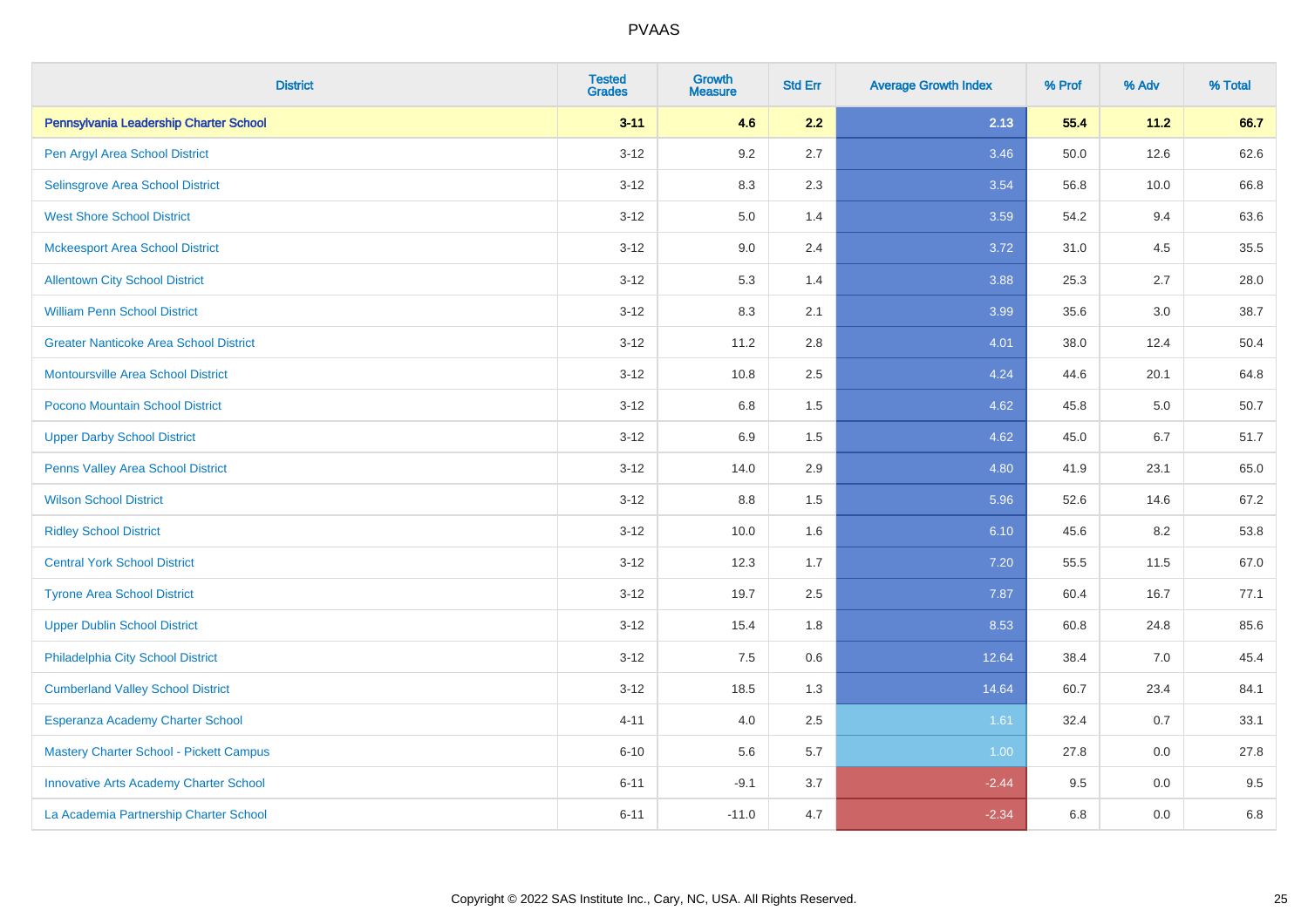| <b>District</b>                                                       | <b>Tested</b><br><b>Grades</b> | <b>Growth</b><br><b>Measure</b> | <b>Std Err</b> | <b>Average Growth Index</b> | % Prof | % Adv | % Total |
|-----------------------------------------------------------------------|--------------------------------|---------------------------------|----------------|-----------------------------|--------|-------|---------|
| Pennsylvania Leadership Charter School                                | $3 - 11$                       | 4.6                             | 2.2            | 2.13                        | 55.4   | 11.2  | 66.7    |
| Perseus House Charter School Of Excellence                            | $6 - 11$                       | $-5.2$                          | 3.0            | $-1.72$                     | 16.5   | 0.0   | 16.5    |
| Urban Pathways 6-12 Charter School                                    | $6 - 11$                       | 4.8                             | 6.4            | 0.75                        | 28.6   | 0.0   | 28.6    |
| Center For Student Learning Charter School At Pennsbury               | $6 - 12$                       | $-2.9$                          | 6.1            | $-0.47$                     | 42.9   | 0.0   | 42.9    |
| Dr Robert Ketterer Charter School Inc                                 | $6 - 12$                       | 10.1                            | 5.0            | 2.04                        | 14.9   | 0.4   | 15.3    |
| 21st Century Cyber Charter School                                     | $6 - 12$                       | 5.7                             | 2.3            | 2.50                        | 56.7   | 8.3   | 65.0    |
| Mastery Charter School - Gratz Campus                                 | $7 - 10$                       | $-23.9$                         | 4.5            | $-5.29$                     | 2.9    | 0.0   | 2.9     |
| Mastery Charter School - Shoemaker Campus                             | $7 - 10$                       | 4.1                             | 3.0            | 1.34                        | 20.9   | 3.3   | 24.2    |
| <b>Achievement House Charter School</b>                               | $7 - 11$                       | $-0.7$                          | 4.0            | $-0.17$                     | 32.5   | 2.6   | 35.1    |
| <b>Mastery Charter High School-Lenfest Campus</b>                     | $7 - 11$                       | 2.5                             | 5.7            | 0.43                        | 40.0   | 0.0   | 40.0    |
| <b>Lincoln Park Performing Arts Charter School</b>                    | $7 - 11$                       | 3.6                             | 2.5            | 1.42                        | 59.6   | 14.7  | 74.3    |
| The New Academy Charter School                                        | $8 - 11$                       | $-10.4$                         | 5.2            | $-2.00$                     | 0.0    | 0.0   | 0.0     |
| <b>West Side CTC</b>                                                  | $9 - 10$                       | $-37.4$                         | 4.3            | $-8.64$                     | 8.8    | 0.0   | 8.8     |
| <b>Bucks County Technical High School</b>                             | $9 - 10$                       | $-12.0$                         | 2.5            | $-4.84$                     | 35.9   | 3.2   | 39.2    |
| <b>Columbia-Montour AVTS</b>                                          | $9 - 10$                       | $-12.5$                         | 3.0            | $-4.16$                     | 22.3   | 0.6   | 22.9    |
| Preparatory Charter School Of Mathematics, Science, Tech, And Careers | $9 - 10$                       | $-4.0$                          | 2.5            | $-1.59$                     | 15.0   | 0.0   | 15.0    |
| <b>Westinghouse Arts Academy Charter School</b>                       | $9 - 10$                       | $-0.7$                          | 3.6            | $-0.19$                     | 59.2   | 8.4   | 67.6    |
| <b>KIPP Dubois Charter School</b>                                     | $9 - 10$                       | 4.7                             | 3.3            | 1.40                        | 31.0   | 1.4   | 32.4    |
| Lehigh Valley Charter High School For The Arts                        | $9 - 10$                       | 7.3                             | 2.6            | 2.82                        | 62.3   | 18.2  | 80.5    |
| <b>Dauphin County Technical School</b>                                | $9 - 11$                       | $-45.5$                         | 2.6            | $-17.72$                    | 14.4   | 2.5   | 16.9    |
| Jefferson County-Dubois AVTS                                          | $9 - 11$                       | $-16.2$                         | 3.9            | $-4.16$                     | 23.0   | 0.0   | 23.0    |
| <b>Universal Audenried Charter School</b>                             | $9 - 11$                       | $-5.8$                          | 2.4            | $-2.40$                     | 14.6   | 0.0   | 14.6    |
| <b>Carbon Career &amp; Technical Institute</b>                        | $9 - 11$                       | $-5.7$                          | 3.6            | $-1.59$                     | 34.5   | 1.2   | 35.7    |